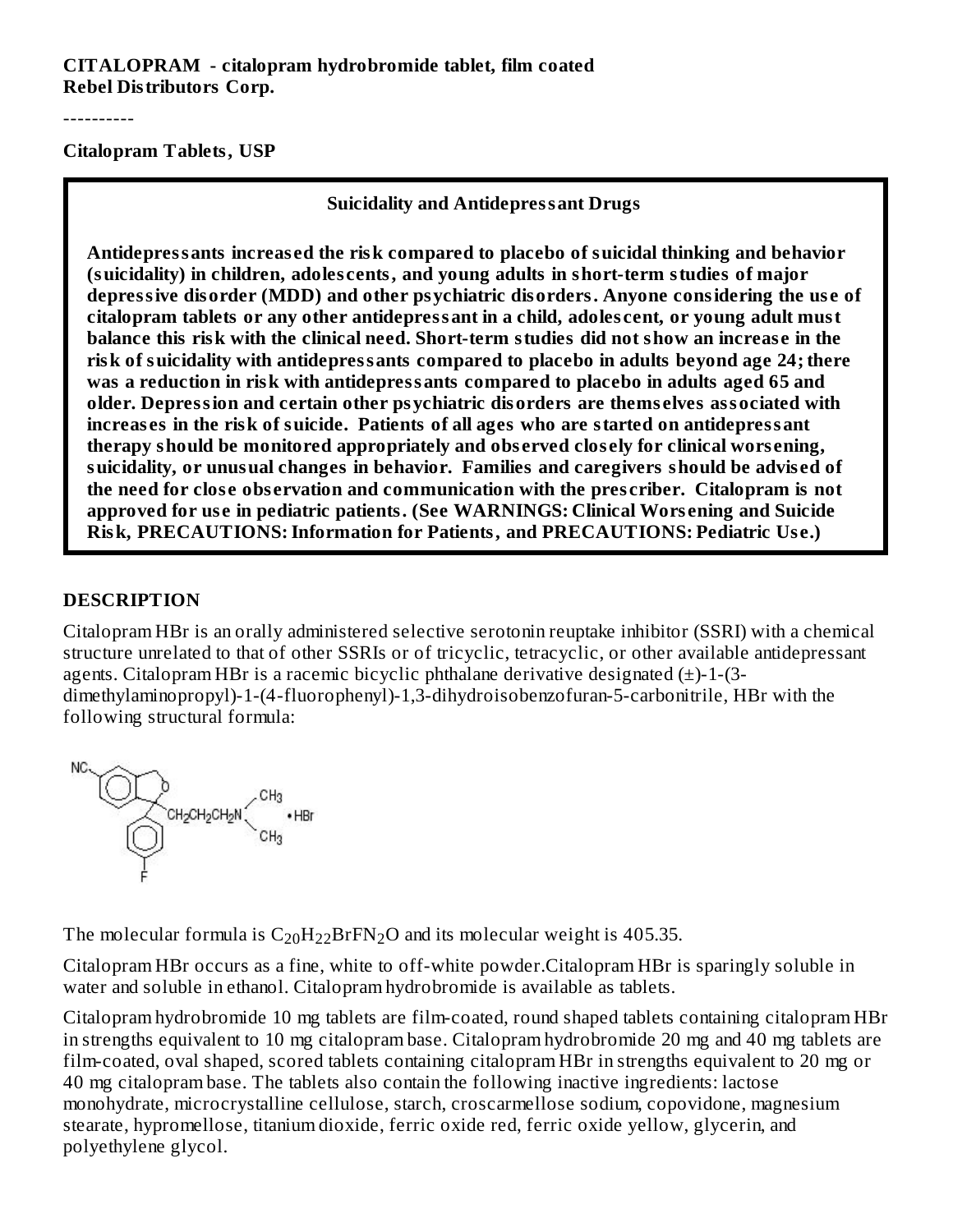### **CLINICAL PHARMACOLOGY**

#### **Pharmacodynamics**

The mechanism of action of citalopram hydrobromide as an antidepressant is presumed to be linked to potentiation of serotonergic activity in the central nervous system (CNS) resulting from its inhibition of CNS neuronal reuptake of serotonin (5-HT). *In vitro* and *in vivo* studies in animals suggest that citalopram is a highly selective serotonin reuptake inhibitor (SSRI) with minimal effects on norepinephrine (NE) and dopamine (DA) neuronal reuptake. Tolerance to the inhibition of 5-HT uptake is not induced by long-term (14-day) treatment of rats with citalopram. Citalopram is a racemic mixture (50/50), and the inhibition of 5-HT reuptake by citalopram is primarily due to the (S)-enantiomer.

Citalopram has no or very low affinity for 5-HT<sub>1A,</sub> 5-HT<sub>2A</sub>, dopamine D<sub>1</sub> and D<sub>2,</sub> α<sub>1</sub>-, α<sub>2</sub>-, and βadrenergic, histamine  $H_1$ , gamma aminobutyric acid (GABA), muscarinic cholinergic, and benzodiazepine receptors. Antagonism of muscarinic, histaminergic, and adrenergic receptors has been hypothesized to be associated with various anticholinergic, sedative, and cardiovascular effects of other psychotropic drugs.

#### **Pharmacokinetics**

The single- and multiple-dose pharmacokinetics of citalopram are linear and dose-proportional in a dose range of 10-60 mg/day. Biotransformation of citalopram is mainly hepatic, with a mean terminal half-life of about 35 hours. With once daily dosing, steady state plasma concentrations are achieved within approximately one week. At steady state, the extent of accumulation of citalopram in plasma, based on the half-life, is expected to be 2.5 times the plasma concentrations observed after a single dose.

#### Absorption and Distribution

Following a single oral dose (40 mg tablet) of citalopram, peak blood levels occur at about 4 hours. The absolute bioavailability of citalopram was about 80% relative to an intravenous dose, and absorption is not affected by food. The volume of distribution of citalopram is about 12 L/kg and the binding of citalopram (CT), demethylcitalopram (DCT) and didemethylcitalopram (DDCT) to human plasma proteins is about 80%.

#### Metabolism and Elimination

Following intravenous administrations of citalopram, the fraction of drug recovered in the urine as citalopram and DCT was about 10% and 5%, respectively. The systemic clearance of citalopram was 330 mL/min, with approximately 20% of that due to renal clearance.

Citalopram is metabolized to demethylcitalopram (DCT), didemethylcitalopram (DDCT), citalopram-Noxide, and a deaminated propionic acid derivative. In humans, unchanged citalopram is the predominant compound in plasma. At steady state, the concentrations of citalopram's metabolites, DCT and DDCT, in plasma are approximately one-half and one-tenth, respectively, that of the parent drug. *In vitro* studies show that citalopram is at least 8 times more potent than its metabolites in the inhibition of serotonin reuptake, suggesting that the metabolites evaluated do not likely contribute significantly to the antidepressant actions of citalopram.

*In vitro* studies using human liver microsomes indicated that CYP3A4 and CYP2C19 are the primary isozymes involved in the N-demethylation of citalopram.

Population Subgroups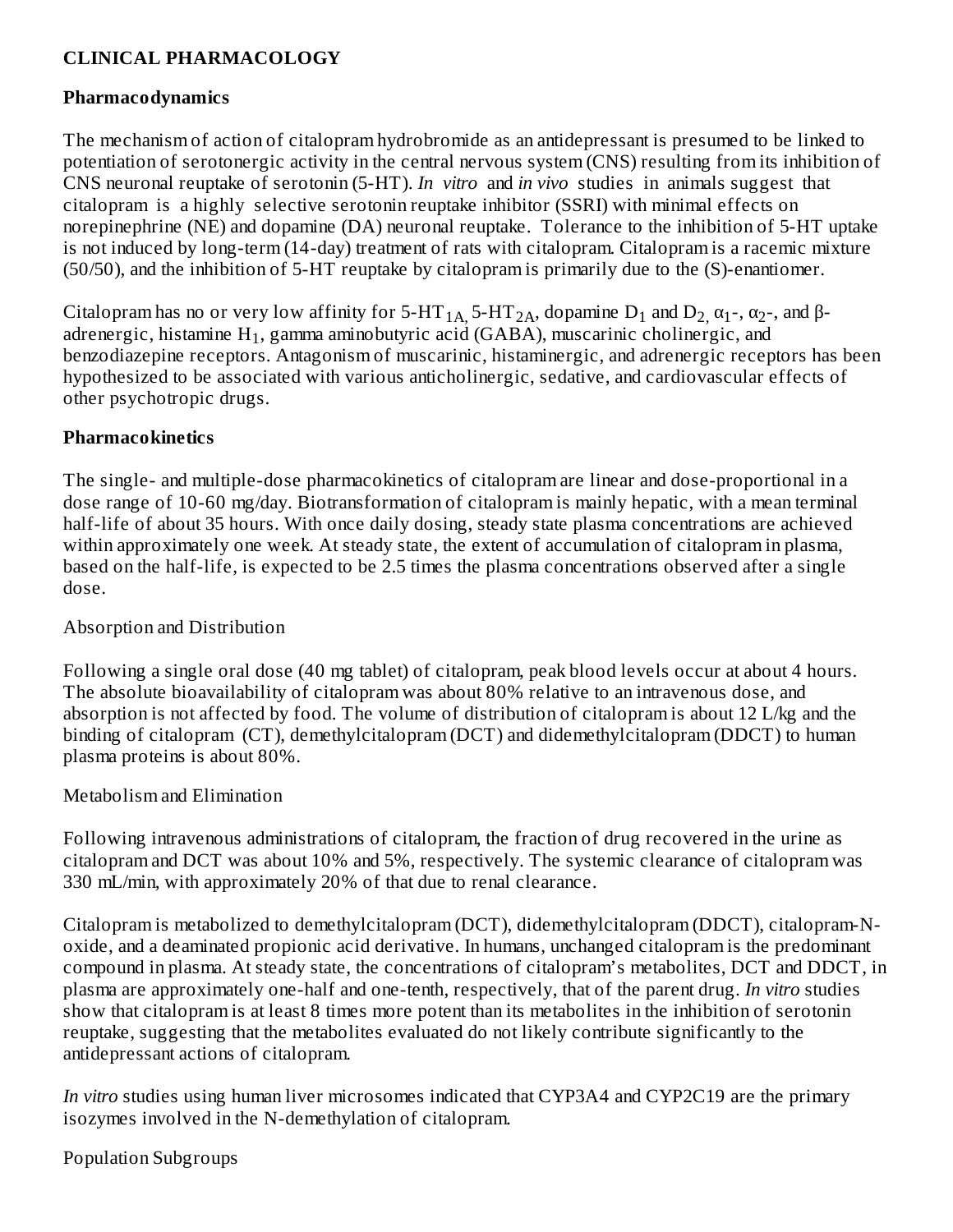Age - Citalopram pharmacokinetics in subjects  $\geq 60$  years of age were compared to younger subjects in two normal volunteer studies. In a single-dose study, citalopram AUC and half-life were increased in the elderly subjects by 30% and 50%, respectively, whereas in a multiple-dose study they were increased by 23% and 30%, respectively. 20 mg is the recommended dose for most elderly patients (see **DOSAGE AND ADMINISTRATION**).

Gender **-** In three pharmacokinetic studies (total N=32), citalopram AUC in women was one and a half to two times that in men. This difference was not observed in five other pharmacokinetic studies (total N=114). In clinical studies, no differences in steady state serum citalopram levels were seen between men (N=237) and women (N=388). There were no gender differences in the pharmacokinetics of DCT and DDCT. No adjustment of dosage on the basis of gender is recommended.

Reduced hepatic function **-** Citalopram oral clearance was reduced by 37% and half-life was doubled in patients with reduced hepatic function compared to normal subjects. 20 mg is the recommended dose for most hepatically impaired patients (see **DOSAGE AND ADMINISTRATION**).

Reduced renal function **-** In patients with mild to moderate renal function impairment, oral clearance of citalopram was reduced by 17% compared to normal subjects. No adjustment of dosage for such patients is recommended. No information is available about the pharmacokinetics of citalopram in patients with severely reduced renal function (creatinine clearance < 20 mL/min).

#### Drug-Drug Interactions

*In vitro* enzyme inhibition data did not reveal an inhibitory effect of citalopram on CYP3A4, -2C9, or - 2E1, but did suggest that it is a weak inhibitor of CYP1A2, -2D6, and -2C19. Citalopram would be expected to have little inhibitory effect on *in vivo* metabolism mediated by these cytochromes. However, *in vivo* data to address this question are limited.

Since CYP3A4 and 2C19 are the primary enzymes involved in the metabolism of citalopram, it is expected that potent inhibitors of 3A4 (e.g., ketoconazole, itraconazole, and macrolide antibiotics) and potent inhibitors of CYP2C19 (e.g., omeprazole) might decrease the clearance of citalopram. However, coadministration of citalopram and the potent 3A4 inhibitor ketoconazole did not significantly affect the pharmacokinetics of citalopram. Because citalopram is metabolized by multiple enzyme systems, inhibition of a single enzyme may not appreciably decrease citalopram clearance. Citalopram steady state levels were not significantly different in poor metabolizers and extensive 2D6 metabolizers after multiple-dose administration of citalopram tablets, suggesting that coadministration, with citalopram tablets, of a drug that inhibits CYP2D6, is unlikely to have clinically significant effects on citalopram metabolism. See **Drug Interactions** under **PRECAUTIONS** for more detailed information on available drug interaction data.

#### **Clinical Efficacy Trials**

The efficacy of citalopram tablets as a treatment for depression was established in two placebocontrolled studies (of 4 to 6 weeks in duration) in adult outpatients (ages 18-66) meeting DSM-III or DSM-III-R criteria for major depression. Study 1, a 6-week trial in which patients received fixed citalopram tablets doses of 10, 20, 40, and 60 mg/day, showed that citalopram tablets at doses of 40 and 60 mg/day was effective as measured by the Hamilton Depression Rating Scale (HAMD) total score, the HAMD depressed mood item (Item 1), the Montgomery Asberg Depression Rating Scale, and the Clinical Global Impression (CGI) Severity scale. This study showed no clear effect of the 10 and 20 mg/day doses, and the 60 mg/day dose was not more effective than the 40 mg/day dose. In study 2, a 4 week, placebo-controlled trial in depressed patients, of whom 85% met criteria for melancholia, the initial dose was 20 mg/day, followed by titration to the maximum tolerated dose or a maximum dose of 80 mg/day. Patients treated with citalopram tablets showed significantly greater improvement than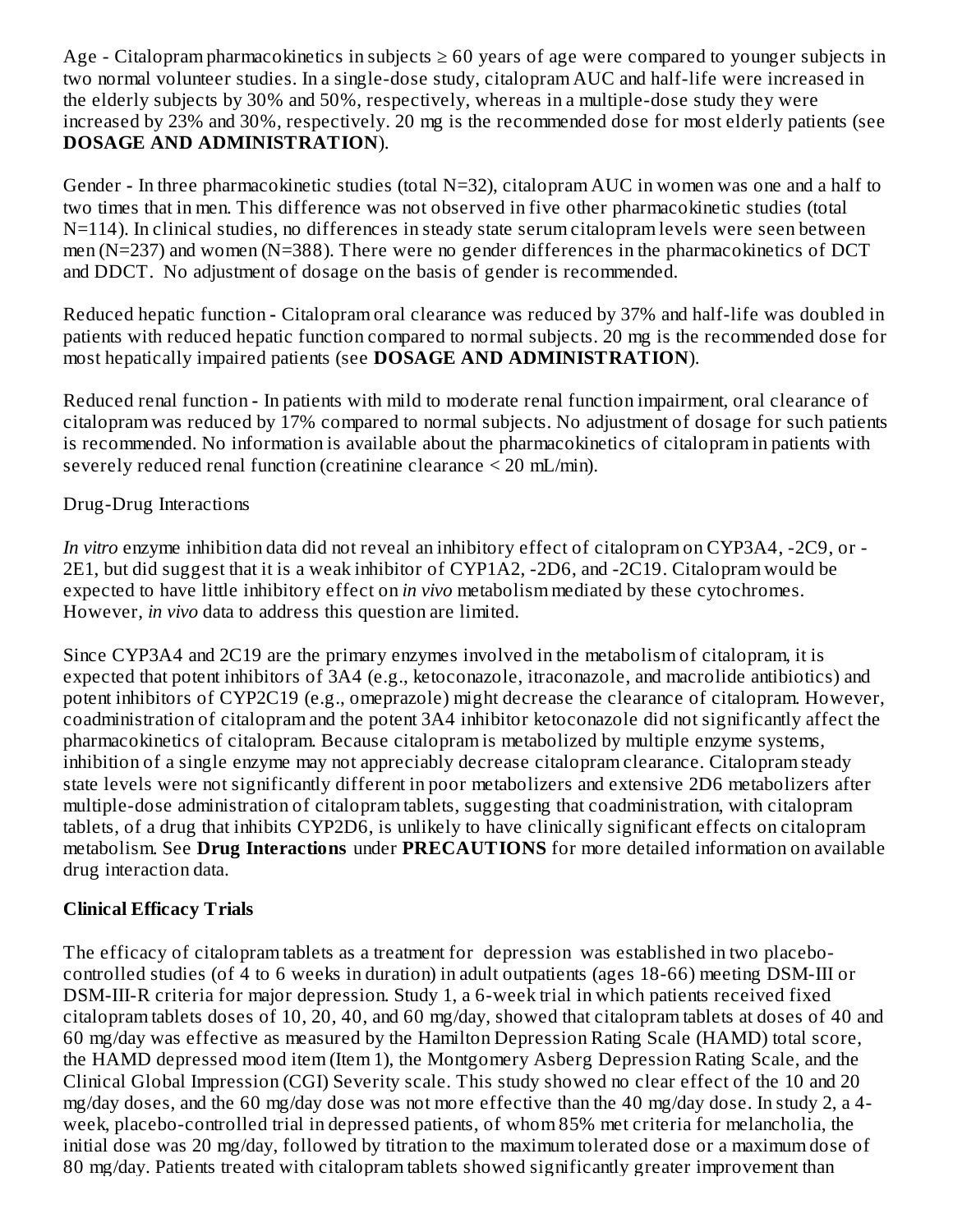placebo patients on the HAMD total score, HAMD item 1, and the CGI Severity score. In three additional placebo-controlled depression trials, the difference in response to treatment between patients receiving citalopram tablets and patients receiving placebo was not statistically significant, possibly due to high spontaneous response rate, smaller sample size, or, in the case of one study, too low a dose.

In two long-term studies, depressed patients who had responded to citalopram tablets during an initial 6 or 8 weeks of acute treatment (fixed doses of 20 or 40 mg/day in one study and flexible doses of 20-60 mg/day in the second study) were randomized to continuation of citalopram tablets or to placebo. In both studies, patients receiving continued citalopram tablets treatment experienced significantly lower relapse rates over the subsequent 6 months compared to those receiving placebo. In the fixed-dose study, the decreased rate of depression relapse was similar in patients receiving 20 or 40 mg/day of citalopram tablets.

Analyses of the relationship between treatment outcome and age, gender, and race did not suggest any differential responsiveness on the basis of these patient characteristics.

Comparison of Clinical Trial Results

Highly variable results have been seen in the clinical development of all antidepressant drugs. Furthermore, in those circumstances when the drugs have not been studied in the same controlled clinical trial(s), comparisons among the results of studies evaluating the effectiveness of different antidepressant drug products are inherently unreliable. Because conditions of testing (e.g., patient samples, investigators, doses of the treatments administered and compared, outcome measures, etc.) vary among trials, it is virtually impossible to distinguish a difference in drug effect from a difference due to one of the confounding factors just enumerated.

#### **INDICATIONS AND USAGE**

Citalopram tablets are indicated for the treatment of depression.

The efficacy of citalopram tablets in the treatment of depression was established in 4-6 week, controlled trials of outpatients whose diagnosis corresponded most closely to the DSM-III and DSM-III-R category of major depressive disorder (see **CLINICAL PHARMACOLOGY**).

A major depressive episode (DSM-IV) implies a prominent and relatively persistent (nearly every day for at least 2 weeks) depressed or dysphoric mood that usually interferes with daily functioning, and includes at least five of the following nine symptoms: depressed mood, loss of interest in usual activities, significant change in weight and/or appetite, insomnia or hypersomnia, psychomotor agitation or retardation, increased fatigue, feelings of guilt or worthlessness, slowed thinking or impaired concentration, a suicide attempt or suicidal ideation.

The antidepressant action of citalopram tablets in hospitalized depressed patients has not been adequately studied.

The efficacy of citalopram tablets in maintaining an antidepressant response for up to 24 weeks following 6 to 8 weeks of acute treatment was demonstrated in two placebo-controlled trials (see **CLINICAL PHARMACOLOGY**). Nevertheless, the physician who elects to use citalopram tablets for extended periods should periodically re-evaluate the long-term usefulness of the drug for the individual patient.

#### **CONTRAINDICATIONS**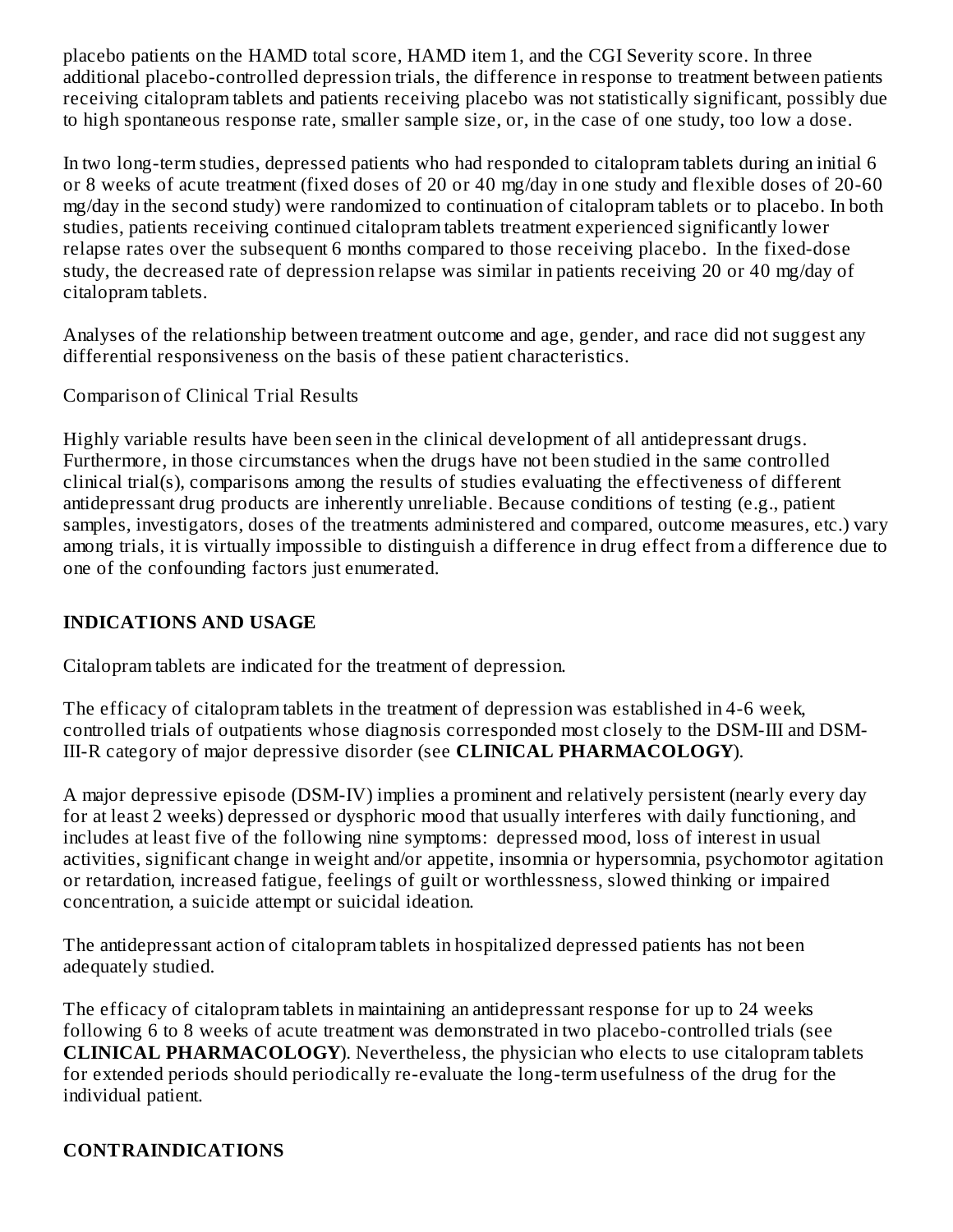Concomitant use in patients taking monoamine oxidase inhibitors (MAOIs) is contraindicated (see **WARNINGS**).

Concomitant use in patients taking pimozide is contraindicated (see **PRECAUTIONS**).

Citalopram tablets are contraindicated in patients with a hypersensitivity to citalopram or any of the inactive ingredients in citalopram tablets.

## **WARNINGS**

#### **Clinical Wors ening and Suicide Risk**

Patients with major depressive disorder (MDD), both adult and pediatric, may experience worsening of their depression and/or the emergence of suicidal ideation and behavior (suicidality) or unusual changes in behavior, whether or not they are taking antidepressant medications, and this risk may persist until significant remission occurs. Suicide is a known risk of depression and certain other psychiatric disorders, and these disorders themselves are the strongest predictors of suicide. There has been a long-standing concern, however, that antidepressants may have a role in inducing worsening of depression and the emergence of suicidality in certain patients during the early phases of treatment.

Pooled analyses of short-term placebo-controlled trials of antidepressant drugs (SSRIs and others) showed that these drugs increase the risk of suicidal thinking and behavior (suicidality) in children, adolescents, and young adults (ages 18-24) with major depressive disorder (MDD) and other psychiatric disorders. Short-term studies did not show an increase in the risk of suicidality with antidepressants compared to placebo in adults beyond age 24; there was a reduction with antidepressants compared to placebo in adults aged 65 and older.

The pooled analyses of placebo-controlled trials in children and adolescents with MDD, obsessive compulsive disorder (OCD), or other psychiatric disorders included a total of 24 short-term trials of 9 antidepressant drugs in over 4400 patients. The pooled analyses of placebo-controlled trials in adults with MDD or other psychiatric disorders included a total of 295 short-term trials (median duration of 2 months) of 11 antidepressant drugs in over 77,000 patients. There was considerable variation in risk of suicidality among drugs, but a tendency toward an increase in the younger patients for almost all drugs studied. There were differences in absolute risk of suicidality across the different indications, with the highest incidence in MDD. The risk differences (drug vs. placebo), however, were relatively stable within age strata and across indications. These risk differences (drug-placebo difference in the number of cases of suicidality per 1000 patients treated) are provided in **Table 1**.

| <b>Age Range</b> | <b>Drug-Placebo Difference in</b><br><b>Number of Cases of Suicidality</b><br>per 1000 Patients Treated |  |  |  |
|------------------|---------------------------------------------------------------------------------------------------------|--|--|--|
|                  | Increases Compared to Placebo                                                                           |  |  |  |
| $<$ 18           | 14 additional cases                                                                                     |  |  |  |
| $18 - 24$        | 5 additional cases                                                                                      |  |  |  |
|                  | Decreases Compared to Placebo                                                                           |  |  |  |
| 25-64            | 1 fewer case                                                                                            |  |  |  |
| >65              | 6 fewer cases                                                                                           |  |  |  |

#### **TABLE 1**

No suicides occurred in any of the pediatric trials. There were suicides in the adult trials, but the number was not sufficient to reach any conclusion about drug effect on suicide.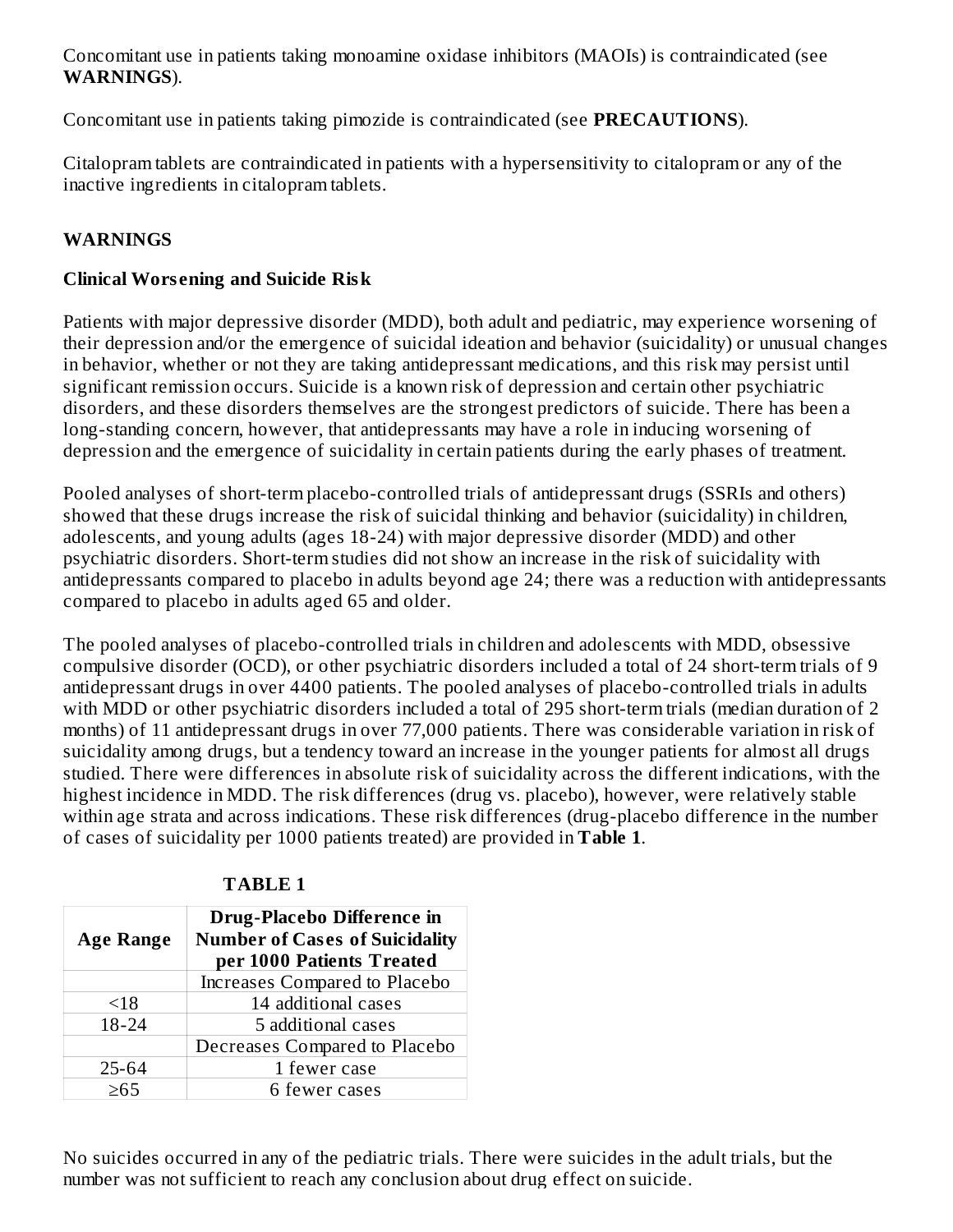It is unknown whether the suicidality risk extends to longer-term use, i.e., beyond several months. However, there is substantial evidence from placebo-controlled maintenance trials in adults with depression that the use of antidepressants can delay the recurrence of depression.

number was not sufficient to reach any conclusion about drug effect on suicide.

#### **All patients being treated with antidepressants for any indication should be monitored appropriately and obs erved clos ely for clinical wors ening, suicidality, and unusual changes in** behavior, especially during the initial few months of a course of drug therapy, or at times of dose **changes, either increas es or decreas es.**

The following symptoms, anxiety, agitation, panic attacks, insomnia, irritability, hostility, aggressiveness, impulsivity, akathisia (psychomotor restlessness), hypomania, and mania, have been reported in adult and pediatric patients being treated with antidepressants for major depressive disorder as well as for other indications, both psychiatric and nonpsychiatric. Although a causal link between the emergence of such symptoms and either the worsening of depression and/or the emergence of suicidal impulses has not been established, there is concern that such symptoms may represent precursors to emerging suicidality.

Consideration should be given to changing the therapeutic regimen, including possibly discontinuing the medication, in patients whose depression is persistently worse, or who are experiencing emergent suicidality or symptoms that might be precursors to worsening depression or suicidality, especially if these symptoms are severe, abrupt in onset, or were not part of the patient's presenting symptoms.

If the decision has been made to discontinue treatment, medication should be tapered, as rapidly as is feasible, but with recognition that abrupt discontinuation can be associated with certain symptoms (see **PRECAUTIONS** and **DOSAGE AND ADMINISTRATION—Dis continuation of Treatment with Citalopram Tablets**, for a description of the risks of discontinuation of citalopram tablets).

**Families and caregivers of patients being treated with antidepressants for major depressive disorder or other indications, both psychiatric and nonpsychiatric, should be alerted about the need to monitor patients for the emergence of agitation, irritability, unusual changes in behavior, and the other symptoms des cribed above, as well as the emergence of suicidality, and to report such symptoms immediately to health care providers. Such monitoring should include daily obs ervation by families and caregivers.** Prescriptions for citalopram should be written for the smallest quantity of tablets consistent with good patient management, in order to reduce the risk of overdose.

#### **Screening Patients for Bipolar Disorder**

A major depressive episode may be the initial presentation of bipolar disorder. It is generally believed (though not established in controlled trials) that treating such an episode with an antidepressant alone may increase the likelihood of precipitation of a mixed/manic episode in patients at risk for bipolar disorder. Whether any of the symptoms described above represent such a conversion is unknown. However, prior to initiating treatment with an antidepressant, patients with depressive symptoms should be adequately screened to determine if they are at risk for bipolar disorder; such screening should include a detailed psychiatric history, including a family history of suicide, bipolar disorder, and depression. It should be noted that citalopram is not approved for use in treating bipolar depression.

#### **Potential for Interaction with Monoamine Oxidas e Inhibitors**

**In patients receiving s erotonin reuptake inhibitor drugs in combination with a monoamine oxidas e inhibitor (MAOI), there have been reports of s erious, sometimes fatal, reactions including hyperthermia, rigidity, myoclonus, autonomic instability with possible rapid**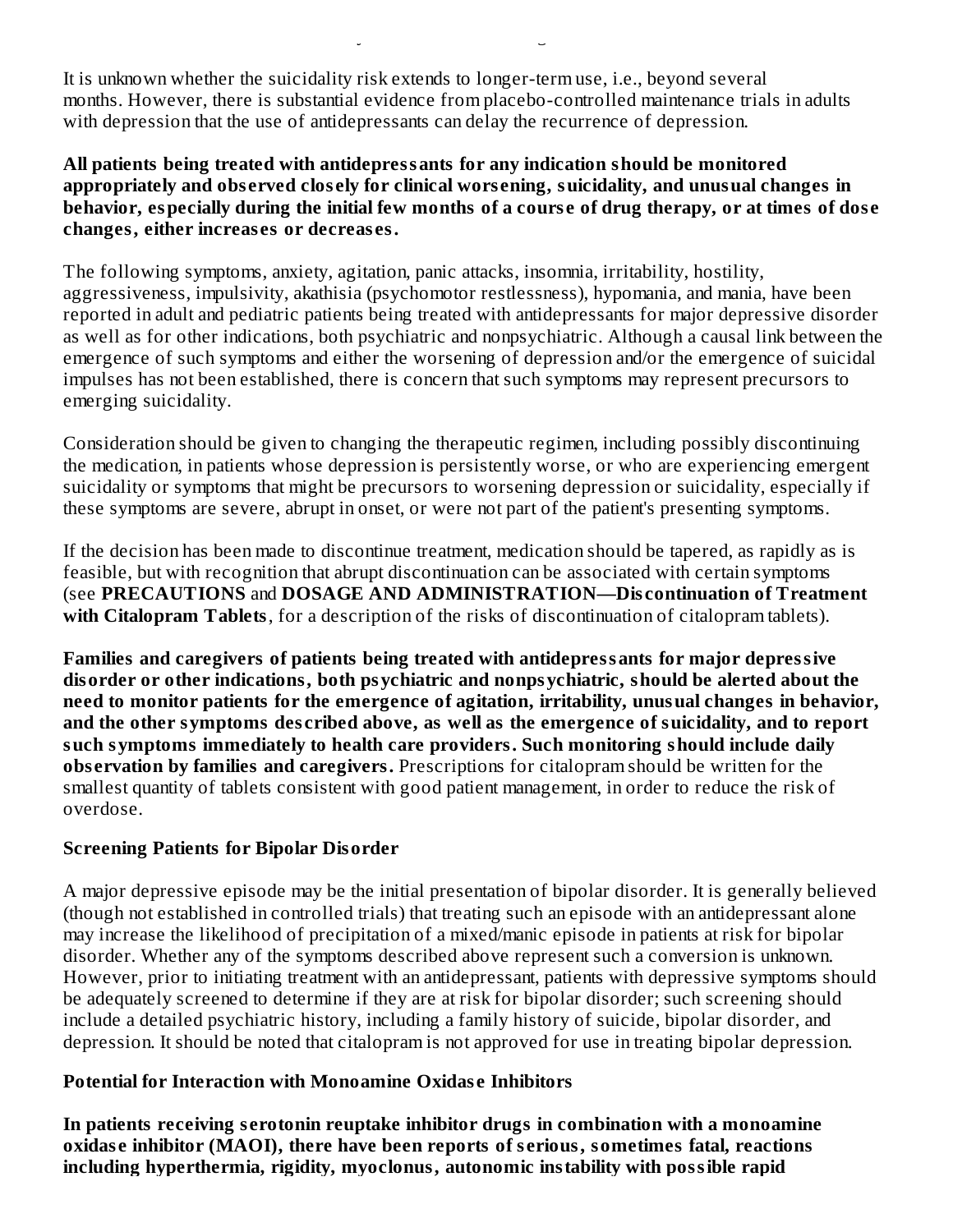**fluctuations of vital signs, and mental status changes that include extreme agitation progressing to delirium and coma. Thes e reactions have also been reported in patients who have recently dis continued SSRI treatment and have been started on an MAOI. Some cas es pres ented with features res embling neuroleptic malignant syndrome. Furthermore, limited animal data on the effects of combined us e of SSRIs and MAOIs suggest that thes e drugs may act synergistically to elevate blood pressure and evoke behavioral excitation. Therefore, it is recommended that citalopram tablets should not be us ed in combination with an MAOI, or within 14 days of dis continuing treatment with an MAOI. Similarly, at least 14 days should be allowed after stopping citalopram tablets before starting an MAOI.**

#### **Serotonin Syndrome or Neuroleptic Malignant Syndrome (NMS)-like Reactions**

The development of a potentially life-threatening serotonin syndrome or Neuroleptic Malignant Syndrome (NMS)-like reactions have been reported with SNRIs and SSRIs alone, including citalopram treatment, but particularly with concomitant use of serotonergic drugs (including triptans) with drugs which impair metabolism of serotonin (including MAOIs), or with antipsychotics or other dopamine antagonists. Serotonin syndrome symptoms may include mental status changes (e.g., agitation, hallucinations, coma), autonomic instability (e.g., tachycardia, labile blood pressure, hyperthermia), neuromuscular aberrations (e.g., hyperreflexia, incoordination) and/or gastrointestinal symptoms (e.g., nausea, vomiting, diarrhea). Serotonin syndrome, in its most severe form can resemble neuroleptic malignant syndrome, which includes hyperthermia, muscle rigidity, autonomic instability with possible rapid fluctuation of vital signs, and mental status changes. Patients should be monitored for the emergence of serotonin syndrome or NMS-like signs and symptoms.

The concomitant use of citalopram with MAOIs intended to treat depression is contraindicated. If concomitant treatment of citalopram with a 5-hydroxytryptamine receptor agonist (triptan) is clinically warranted, careful observation of the patient is advised, particularly during treatment initiation and dose increases.

The concomitant use of citalopram with serotonin precursors (such as tryptophan) is not recommended. Treatment with citalopram and any concomitant serotonergic or antidopaminergic agents, including antipsychotics, should be discontinued immediately if the above events occur and supportive symptomatic treatment should be initiated.

#### **PRECAUTIONS**

#### **General**

Discontinuation of Treatment with Citalopram Tablets

During marketing of citalopram and other SSRIs and SNRIs (serotonin and norepinephrine reuptake inhibitors), there have been spontaneous reports of adverse events occurring upon discontinuation of these drugs, particularly when abrupt, including the following: dysphoric mood, irritability, agitation, dizziness, sensory disturbances (e.g., paresthesias such as electric shock sensations), anxiety, confusion, headache, lethargy, emotional lability, insomnia, and hypomania. While these events are generally self-limiting, there have been reports of serious discontinuation symptoms.

Patients should be monitored for these symptoms when discontinuing treatment with citalopram. A gradual reduction in the dose rather than abrupt cessation is recommended whenever possible. If intolerable symptoms occur following a decrease in the dose or upon discontinuation of treatment, then resuming the previously prescribed dose may be considered. Subsequently, the physician may continue decreasing the dose but at a more gradual rate (see **DOSAGE AND ADMINISTRATION**).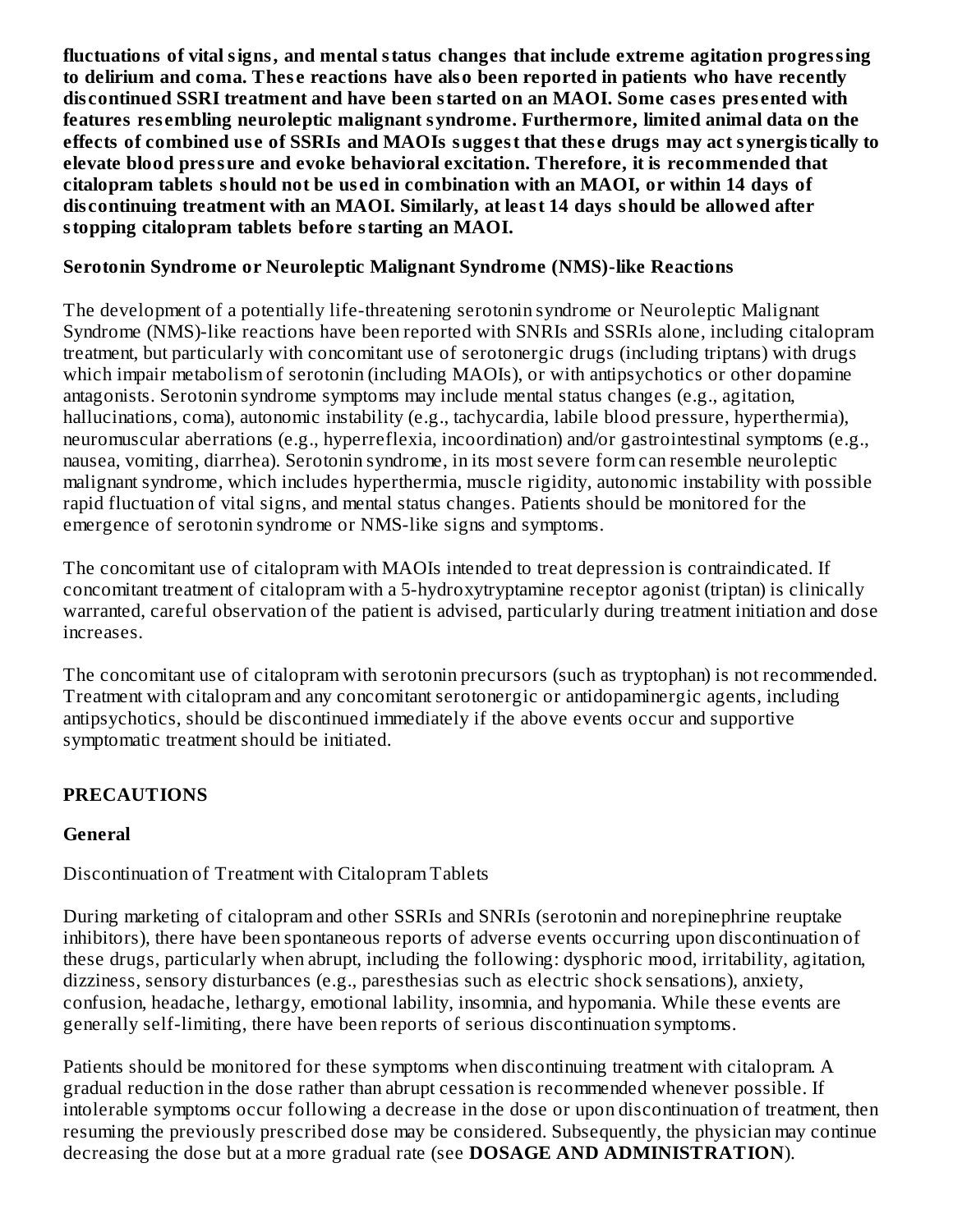#### Abnormal Bleeding

SSRIs and SNRIs, including citalopram, may increase the risk of bleeding events. Concomitant use of aspirin, nonsteroidal anti-inflammatory drugs, warfarin, and other anticoagulants may add to the risk. Case reports and epidemiological studies (case-control and cohort design) have demonstrated an association between use of drugs that interfere with serotonin reuptake and the occurrence of gastrointestinal bleeding. Bleeding events related to SSRIs and SNRIs use have ranged from ecchymoses, hematomas, epistaxis, and petechiae to life-threatening hemorrhages.

Patients should be cautioned about the risk of bleeding associated with the concomitant use of citalopram and NSAIDs, aspirin, or other drugs that affect coagulation.

## Hyponatremia

Hyponatremia may occur as a result of treatment with SSRIs and SNRIs, including citalopram. In many cases, this hyponatremia appears to be the result of the syndrome of inappropriate antidiuretic hormone secretion (SIADH), and was reversible when citalopram was discontinued. Cases with serum sodium lower than 110 mmol/L have been reported. Elderly patients may be at greater risk of developing hyponatremia with SSRIs and SNRIs. Also, patients taking diuretics or who are otherwise volume depleted may be at greater risk (see **Geriatric Us e**). Discontinuation of citalopram should be considered in patients with symptomatic hyponatremia and appropriate medical intervention should be instituted.

Signs and symptoms of hyponatremia include headache, difficulty concentrating, memory impairment, confusion, weakness, and unsteadiness, which may lead to falls. Signs and symptoms associated with more severe and/or acute cases have included hallucination, syncope, seizure, coma, respiratory arrest, and death.

## Activation of Mania/Hypomania

In placebo-controlled trials of citalopram tablets, some of which included patients with bipolar disorder, activation of mania/hypomania was reported in 0.2% of 1063 patients treated with citalopram tablets and in none of the 446 patients treated with placebo. Activation of mania/hypomania has also been reported in a small proportion of patients with major affective disorders treated with other marketed antidepressants. As with all antidepressants, citalopram tablets should be used cautiously in patients with a history of mania.

## Seizures

Although anticonvulsant effects of citalopram have been observed in animal studies, citalopram tablets have not been systematically evaluated in patients with a seizure disorder. These patients were excluded from clinical studies during the product's premarketing testing. In clinical trials of citalopram tablets, seizures occurred in 0.3% of patients treated with citalopram tablets (a rate of one patient per 98 years of exposure) and 0.5% of patients treated with placebo (a rate of one patient per 50 years of exposure). Like other antidepressants, citalopram tablets should be introduced with care in patients with a history of seizure disorder.

## Interference with Cognitive and Motor Performance

In studies in normal volunteers, citalopram tablets in doses of 40 mg/day did not produce impairment of intellectual function or psychomotor performance. Because any psychoactive drug may impair judgment, thinking, or motor skills, however, patients should be cautioned about operating hazardous machinery, including automobiles, until they are reasonably certain that citalopram tablets therapy does not affect their ability to engage in such activities.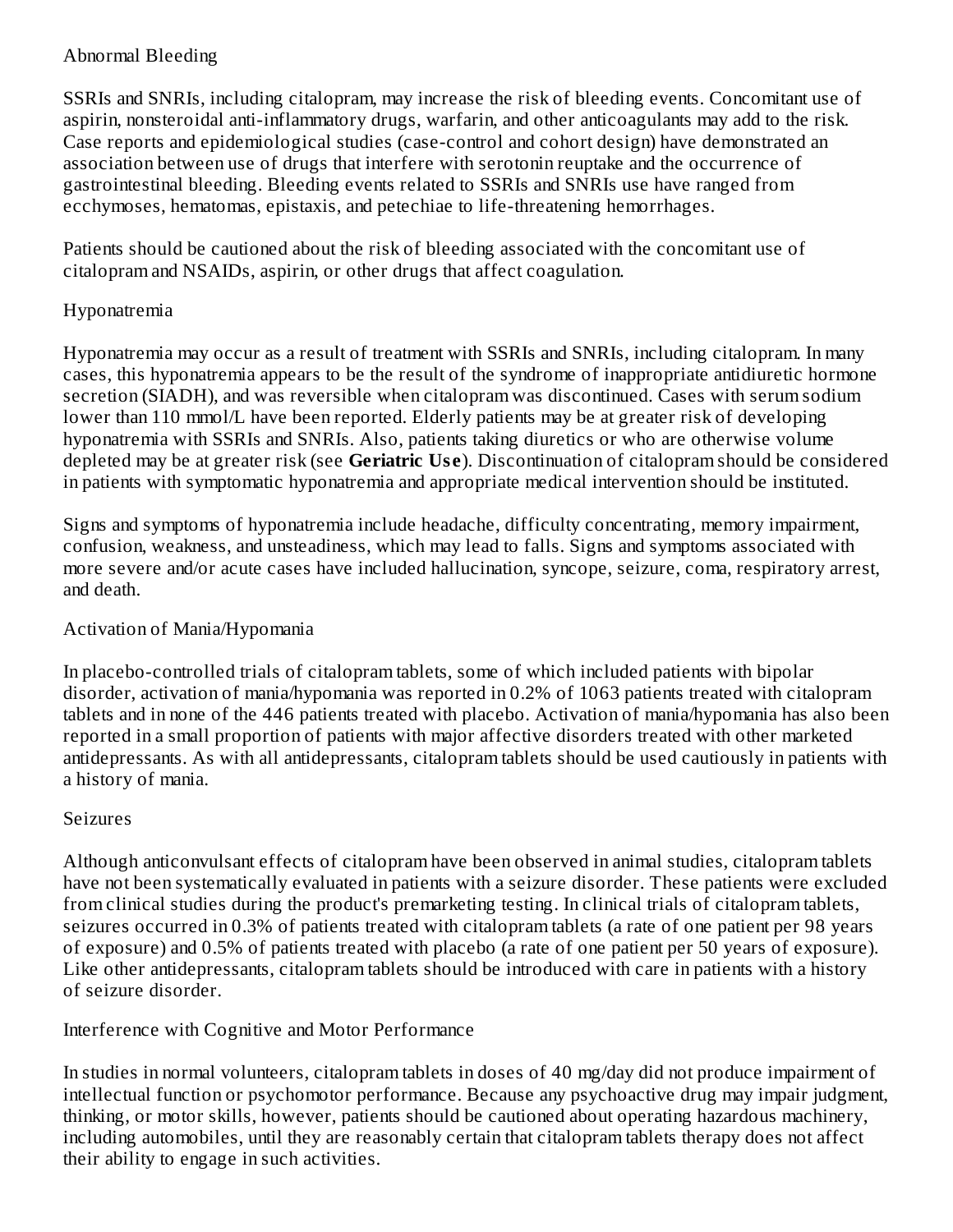Use in Patients with Concomitant Illness

Clinical experience with citalopram tablets are in patients with certain concomitant systemic illnesses is limited. Caution is advisable in using citalopram tablets in patients with diseases or conditions that produce altered metabolism or hemodynamic responses.

Citalopram tablets have not been systematically evaluated in patients with a recent history of myocardial infarction or unstable heart disease. Patients with these diagnoses were generally excluded from clinical studies during the product's premarketing testing. However, the electrocardiograms of 1116 patients who received citalopram tablets in clinical trials were evaluated and the data indicate that citalopram tablets are not associated with the development of clinically significant ECG abnormalities.

In subjects with hepatic impairment, citalopram clearance was decreased and plasma concentrations were increased. The use of citalopram tablets in hepatically impaired patients should be approached with caution and a lower maximum dosage is recommended (see **DOSAGE AND ADMINISTRATION**).

Because citalopram is extensively metabolized, excretion of unchanged drug in urine is a minor route of elimination. Until adequate numbers of patients with severe renal impairment have been evaluated during chronic treatment with citalopram tablets, however, they should be used with caution in such patients (see **DOSAGE AND ADMINISTRATION**).

#### **Information for Patients**

Physicians are advised to discuss the following issues with patients for whom they prescribe citalopram tablets.

Patients should be cautioned about the risk of serotonin syndrome with the concomitant use of citalopram and triptans, tramadol or other serotonergic agents.

Although in controlled studies citalopram tablets have not been shown to impair psychomotor performance, any psychoactive drug may impair judgment, thinking, or motor skills, so patients should be cautioned about operating hazardous machinery, including automobiles, until they are reasonably certain that citalopram tablets therapy does not affect their ability to engage in such activities.

Patients should be told that, although citalopram tablets have not been shown in experiments with normal subjects to increase the mental and motor skill impairments caused by alcohol, the concomitant use of citalopram tablets and alcohol in depressed patients is not advised.

Patients should be advised to inform their physician if they are taking, or plan to take, any prescription or over-the-counter drugs, as there is a potential for interactions.

Patients should be cautioned about the concomitant use of citalopram and NSAIDs, aspirin, warfarin, or other drugs that affect coagulation since combined use of psychotropic drugs that interfere with serotonin reuptake and these agents has been associated with an increased risk of bleeding.

Patients should be advised to notify their physician if they become pregnant or intend to become pregnant during therapy.

Patients should be advised to notify their physician if they are breastfeeding an infant.

While patients may notice improvement with citalopram tablets therapy in 1 to 4 weeks, they should be advised to continue therapy as directed.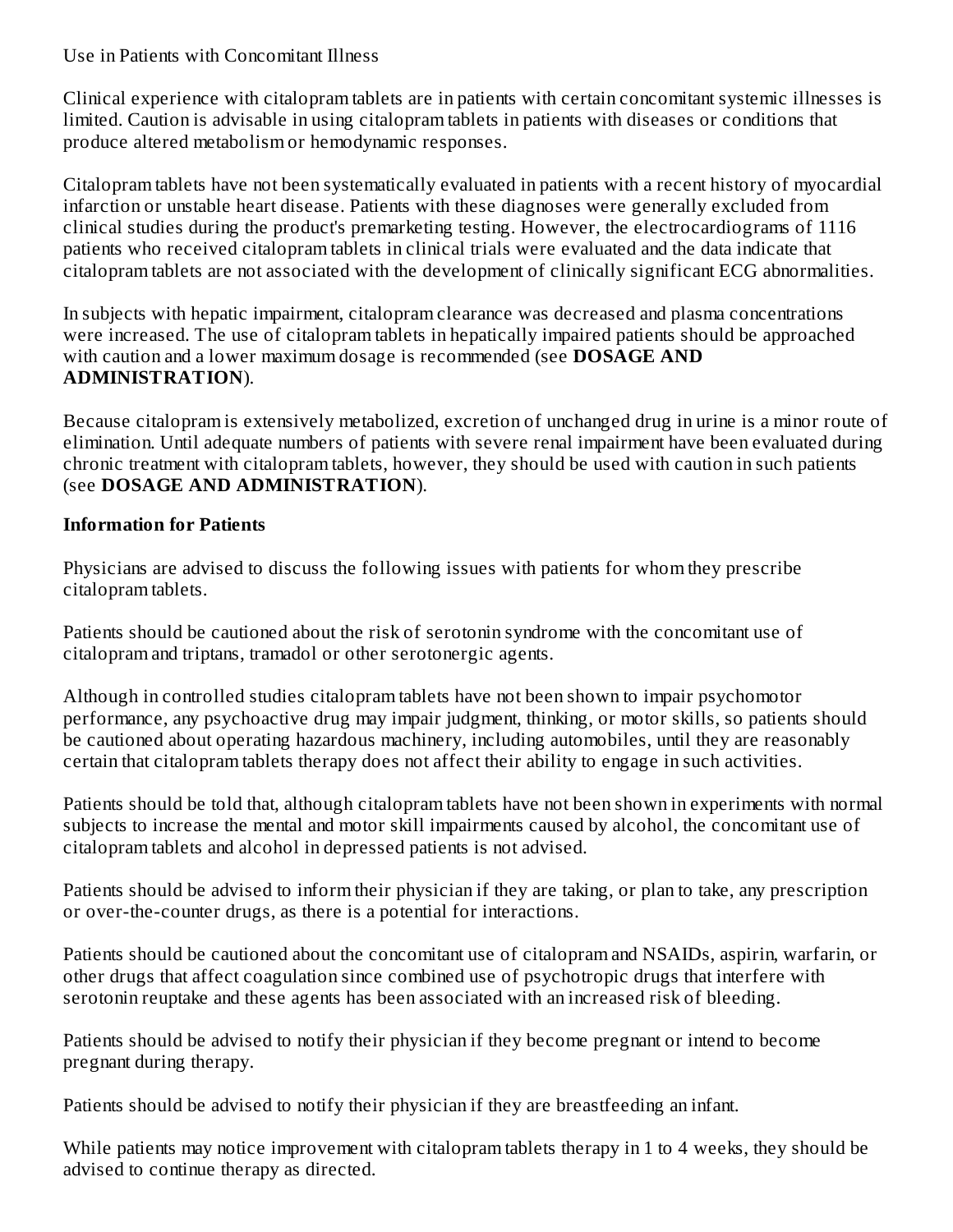Prescribers or other health professionals should inform patients, their families, and their caregivers about the benefits and risks associated with treatment with citalopram and should counsel them in its appropriate use. A patient Medication Guide about "Antidepressant Medicines, Depression and other Serious Mental Illness, and Suicidal Thoughts or Actions" is available for citalopram. The prescriber or health professional should instruct patients, their families, and their caregivers to read the Medication Guide and should assist them in understanding its contents. Patients should be given the opportunity to discuss the contents of the Medication Guide and to obtain answers to any questions they may have. The complete text of the Medication Guide is reprinted at the end of this document.

Patients should be advised of the following issues and asked to alert their prescriber if these occur while taking citalopram.

## **Clinical Wors ening and Suicide Risk**

Patients, their families, and their caregivers should be encouraged to be alert to the emergence of anxiety, agitation, panic attacks, insomnia, irritability, hostility, aggressiveness, impulsivity, akathisia (psychomotor restlessness), hypomania, mania, other unusual changes in behavior, worsening of depression, and suicidal ideation, especially early during antidepressant treatment and when the dose is adjusted up or down. Families and caregivers of patients should be advised to look for the emergence of such symptoms on a day-to-day basis, since changes may be abrupt. Such symptoms should be reported to the patient's prescriber or health professional, especially if they are severe, abrupt in onset, or were not part of the patient's presenting symptoms. Symptoms such as these may be associated with an increased risk for suicidal thinking and behavior and indicate a need for very close monitoring and possibly changes in the medication.

### **Laboratory Tests**

There are no specific laboratory tests recommended.

#### **Drug Interactions**

Serotonergic Drugs

Based on the mechanism of action of SNRIs and SSRIs including citalopram, and the potential for serotonin syndrome, caution is advised when citalopram is coadministered with other drugs that may affect the serotonergic neurotransmitter systems, such as triptans, linezolid (an antibiotic which is a reversible non-selective MAOI), lithium, tramadol, or St. John's Wort (see **WARNINGS-Serotonin Syndrome**). The concomitant use of citalopram with other SSRIs, SNRIs or tryptophan is not recommended (see **PRECAUTIONS - Drug Interactions**).

## **Triptans**

There have been rare postmarketing reports of serotonin syndrome with use of an SSRI and a triptan. If concomitant treatment of citalopram with a triptan is clinically warranted, careful observation of the patient is advised, particularly during treatment initiation and dose increases (see **WARNINGS - Serotonin Syndrome**).

CNS Drugs **-** Given the primary CNS effects of citalopram, caution should be used when it is taken in combination with other centrally acting drugs.

Alcohol - Although citalopram did not potentiate the cognitive and motor effects of alcohol in a clinical trial, as with other psychotropic medications, the use of alcohol by depressed patients taking citalopram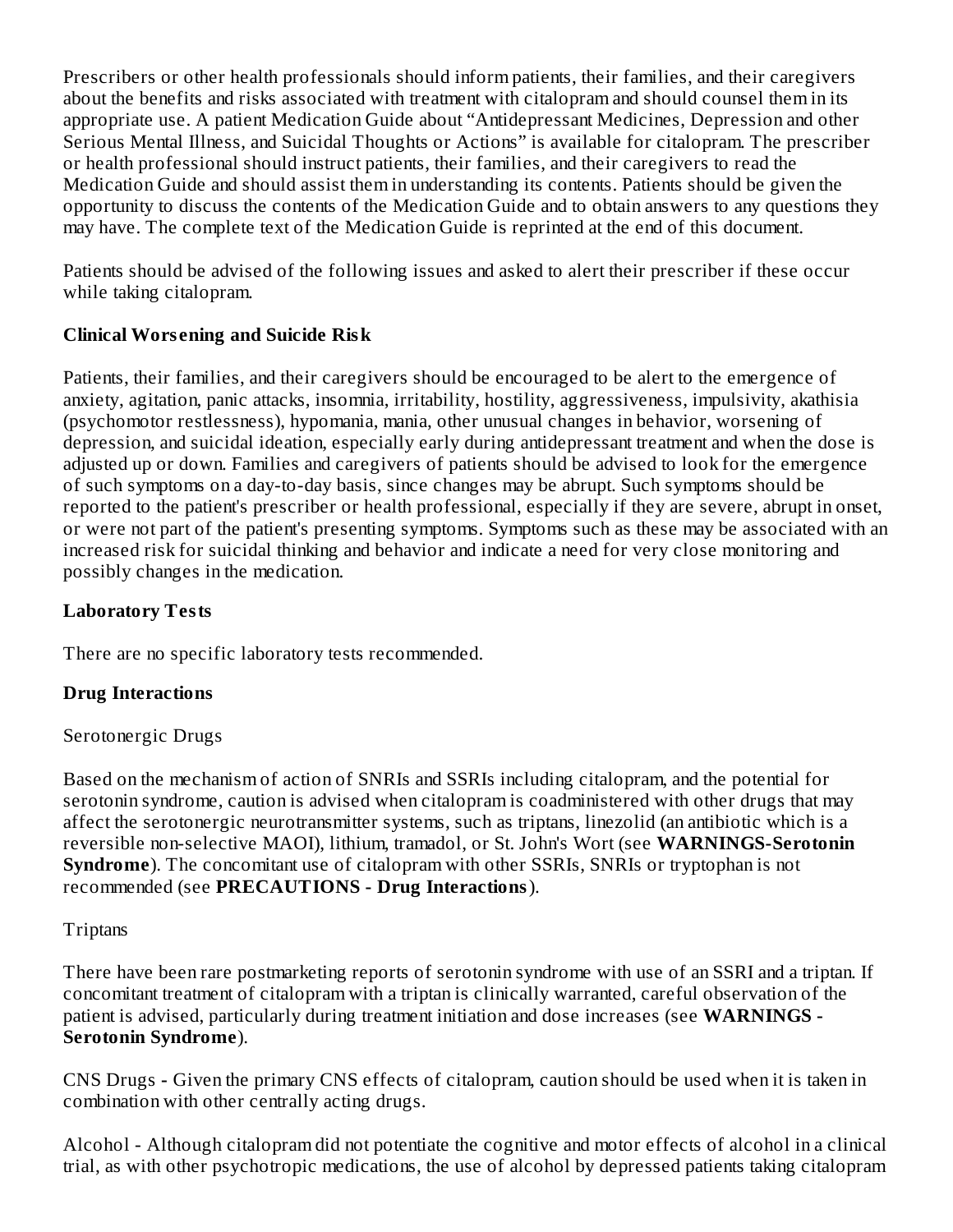tablets are not recommended.

## Monoamine Oxidase Inhibitors (MAOIs) **-** See **CONTRAINDICATIONS** and **WARNINGS**.

Drugs That Interfere With Hemostasis (NSAIDs, Aspirin, Warfarin, etc.) - Serotonin release by platelets plays an important role in hemostasis. Epidemiological studies of the case-control and cohort design that have demonstrated an association between use of psychotropic drugs that interfere with serotonin reuptake and the occurrence of upper gastrointestinal bleeding have also shown that concurrent use of an NSAID or aspirin may potentiate the risk of bleeding. Altered anticoagulant effects, including increased bleeding, have been reported when SSRIs and SNRIs are coadministered with warfarin. Patients receiving warfarin therapy should be carefully monitored when citalopram is initiated or discontinued.

Cimetidine - In subjects who had received 21 days of 40 mg/day citalopram tablets, combined administration of 400 mg/day cimetidine for 8 days resulted in an increase in citalopram AUC and  $\rm{C_{max}}$ of 43% and 39%, respectively. The clinical significance of these findings is unknown.

Digoxin – In subjects who had received 21 days of 40 mg/day citalopram tablets, combined administration of citalopram tablets and digoxin (single dose of 1 mg) did not significantly affect the pharmacokinetics of either citalopram or digoxin.

Lithium **-** Coadministration of citalopram tablets (40 mg/day for 10 days) and lithium (30 mmol/day for 5 days) had no significant effect on the pharmacokinetics of citalopram or lithium. Nevertheless, plasma lithium levels should be monitored with appropriate adjustment to the lithium dose in accordance with standard clinical practice. Because lithium may enhance the serotonergic effects of citalopram, caution should be exercised when citalopram tablets and lithium are coadministered.

Pimozide – In a controlled study, a single dose of pimozide 2 mg co-administered with citalopram 40 mg given once daily for 11 days was associated with a mean increase in QTc values of approximately 10 msec compared to pimozide given alone. Citalopram did not alter the mean AUC or  $C_{\rm max}$  of pimozide. The mechanism of this pharmacodynamic interaction is not known.

Theophylline **-** Combined administration of citalopram tablets (40 mg/day for 21 days) and the CYP1A2 substrate theophylline (single dose of 300 mg) did not affect the pharmacokinetics of theophylline. The effect of theophylline on the pharmacokinetics of citalopram was not evaluated.

Sumatriptan **-** There have been rare postmarketing reports describing patients with weakness, hyperreflexia, and incoordination following the use of a SSRI and sumatriptan. If concomitant treatment with sumatriptan and an SSRI (e.g., fluoxetine, fluvoxamine, paroxetine, sertraline, citalopram) is clinically warranted, appropriate observation of the patient is advised.

Warfarin **-** Administration of 40 mg/day citalopram tablets for 21 days did not affect the pharmacokinetics of warfarin, a CYP3A4 substrate. Prothrombin time was increased by 5%, the clinical significance of which is unknown.

Carbamazepine **-** Combined administration of citalopram tablets (40 mg/day for 14 days) and carbamazepine (titrated to 400 mg/day for 35 days) did not significantly affect the pharmacokinetics of carbamazepine, a CYP3A4 substrate. Although trough citalopram plasma levels were unaffected, given the enzyme-inducing properties of carbamazepine, the possibility that carbamazepine might increase the clearance of citalopram should be considered if the two drugs are coadministered.

Triazolam **-** Combined administration of citalopram tablets (titrated to 40 mg/day for 28 days) and the CYP3A4 substrate triazolam (single dose of 0.25 mg) did not significantly affect the pharmacokinetics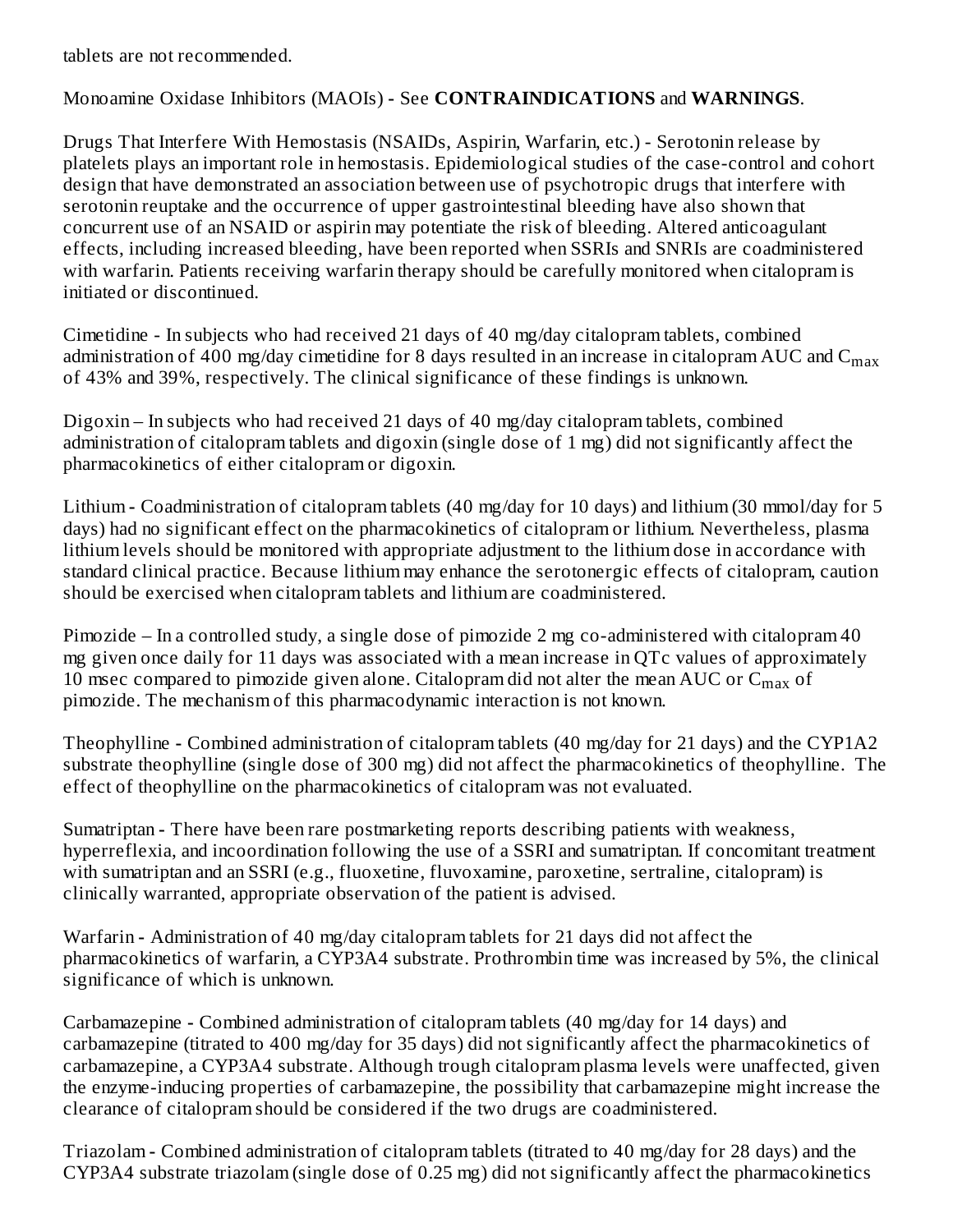of either citalopram or triazolam.

Ketoconazole **-** Combined administration of citalopram tablets (40 mg) and ketoconazole (200 mg) decreased the  $\rm{C_{max}}$  and  $\rm{AUC}$  of ketoconazole by 21% and 10%, respectively, and did not significantly affect the pharmacokinetics of citalopram.

CYP3A4 and 2C19 Inhibitors **-** *In vitro* studies indicated that CYP3A4 and 2C19 are the primary enzymes involved in the metabolism of citalopram. However, coadministration of citalopram (40 mg) and ketoconazole (200 mg), a potent inhibitor of CYP3A4, did not significantly affect the pharmacokinetics of citalopram. Because citalopram is metabolized by multiple enzyme systems, inhibition of a single enzyme may not appreciably decrease citalopram clearance.

Metoprolol **-** Administration of 40 mg/day citalopram tablets for 22 days resulted in a two-fold increasein the plasma levels of the beta-adrenergic blocker metoprolol. Increased metoprolol plasma levels have been associated with decreased cardioselectivity. Coadministration of citalopram tablets and metoprolol had no clinically significant effects on blood pressure or heart rate.

Imipramine and Other Tricyclic Antidepressants (TCAs) **-** *In vitro* studies suggest that citalopram is a relatively weak inhibitor of CYP2D6. Coadministration of citalopram tablets (40 mg/day for 10 days) with the TCA imipramine (single dose of 100 mg), a substrate for CYP2D6, did not significantly affect the plasma concentrations of imipramine or citalopram. However, the concentration of the imipramine metabolite desipramine was increased by approximately 50%. The clinical significance of the desipramine change is unknown. Nevertheless, caution is indicated in the coadministration of TCAs with citalopram tablets.

Electroconvulsive Therapy (ECT) - There are no clinical studies of the combined use of electroconvulsive therapy (ECT) and citalopram tablets.

#### **Carcinogenesis, Mutagenesis, Impairment of Fertility**

#### Carcinogenesis

Citalopram was administered in the diet to NMRI/BOM strain mice and COBS WI strain rats for 18 and 24 months, respectively. There was no evidence for carcinogenicity of citalopram in mice receiving up to 240 mg/kg/day, which is equivalent to 20 times the maximum recommended human daily dose  $(MRHD)$  of 60 mg on a surface area  $(mg/m<sup>2</sup>)$  basis. There was an increased incidence of small intestine carcinoma in rats receiving 8 or 24 mg/kg/day, doses which are approximately 1.3 and 4 times the MRHD, respectively, on a mg/m<sup>2</sup> basis. A no-effect dose for this finding was not established. The relevance of these findings to humans is unknown.

#### Mutagenesis

Citalopram was mutagenic in the *in vitro* bacterial reverse mutation assay (Ames test) in 2 of 5 bacterial strains (Salmonella TA98 and TA1537) in the absence of metabolic activation. It was clastogenic in the *in vitro* Chinese hamster lung cell assay for chromosomal aberrations in the presence and absence of metabolic activation. Citalopram was not mutagenic in the *in vitro* mammalian forward gene mutation assay (HPRT) in mouse lymphoma cells or in a coupled *in vitro/in vivo* unscheduled DNA synthesis (UDS) assay in rat liver. It was not clastogenic in the *in vitro* chromosomal aberration assay in human lymphocytes or in two *in vivo* mouse micronucleus assays.

#### Impairment of Fertility

When citalopram was administered orally to 16 male and 24 female rats prior to and throughout mating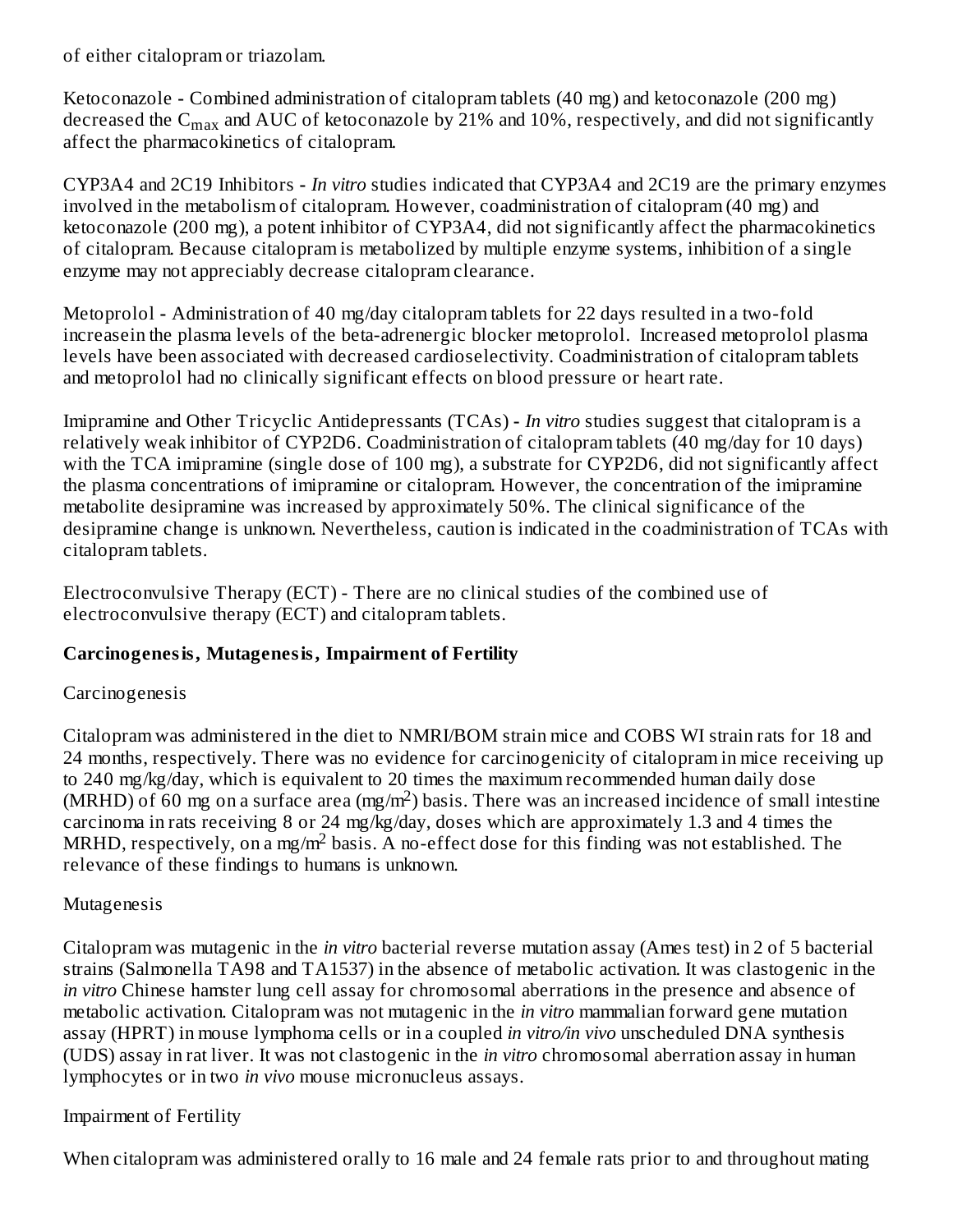and gestation at doses of 32, 48, and 72 mg/kg/day, mating was decreased at all doses, and fertility was decreased at doses  $\geq$  32 mg/kg/day, approximately 5 times the MRHD of 60 mg/day on a body surface area (mg/m<sup>2</sup>) basis. Gestation duration was increased at 48 mg/kg/day, approximately 8 times the MRHD.

## **Pregnancy**

Pregnancy Category C

In animal reproduction studies, citalopram has been shown to have adverse effects on embryo/fetal and postnatal development, including teratogenic effects, when administered at doses greater than human therapeutic doses.

In two rat embryo/fetal development studies, oral administration of citalopram (32, 56, or 112 mg/kg/day) to pregnant animals during the period of organogenesis resulted in decreased embryo/fetal growth and survival and an increased incidence of fetal abnormalities (including cardiovascular and skeletal defects) at the high dose, which is approximately 18 times the MRHD of 60 mg/day on a body surface area  $(mg/m^2)$  basis. This dose was also associated with maternal toxicity (clinical signs, decreased body weight gain). The developmental, no-effect dose of 56 mg/kg/day is approximately 9 times the MRHD on a mg/m<sup>2</sup> basis. In a rabbit study, no adverse effects on embryo/fetal development were observed at doses of up to 16 mg/kg/day, or approximately 5 times the MRHD on a mg/m<sup>2</sup> basis. Thus, teratogenic effects were observed at a maternally toxic dose in the rat and were not observed in the rabbit.

When female rats were treated with citalopram (4.8, 12.8, or 32 mg/kg/day) from late gestation through weaning, increased offspring mortality during the first 4 days after birth and persistent offspring growth retardation were observed at the highest dose, which is approximately 5 times the MRHD on a mg/m<sup>2</sup> basis. The no-effect dose of 12.8 mg/kg/day is approximately 2 times the MRHD on a mg/m<sup>2</sup> basis. Similar effects on offspring mortality and growth were seen when dams were treated throughout gestation and early lactation at doses  $\geq 24$  mg/kg/day, approximately 4 times the MRHD on a mg/m<sup>2</sup> basis. A no-effect dose was not determined in that study.

There are no adequate and well-controlled studies in pregnant women; therefore, citalopram should be used during pregnancy only if the potential benefit justifies the potential risk to the fetus.

## Nonteratogenic Effects

Neonates exposed to citalopram and other SSRIs or SNRIs, late in the third trimester, have developed complications requiring prolonged hospitalization, respiratory support, and tube feeding. Such complications can arise immediately upon delivery. Reported clinical findings have included respiratory distress, cyanosis, apnea, seizures, temperature instability, feeding difficulty, vomiting, hypoglycemia, hypotonia, hypertonia, hyperreflexia, tremor, jitteriness, irritability, and constant crying. These features are consistent with either a direct toxic effect of SSRIs and SNRIs or, possibly, a drug discontinuation syndrome. It should be noted that, in some cases, the clinical picture is consistent with serotonin syndrome (see **WARNINGS**).

Infants exposed to SSRIs in late pregnancy may have an increased risk for persistent pulmonary hypertension of the newborn (PPHN). PPHN occurs in 1—2 per 1000 live births in the general population and is associated with substantial neonatal morbidity and mortality. In a retrospective, casecontrol study of 377 women whose infants were born with PPHN and 836 women whose infants were born healthy, the risk for developing PPHN was approximately six-fold higher for infants exposed to SSRIs after the 20th week of gestation compared to infants who had not been exposed to antidepressants during pregnancy. There is currently no corroborative evidence regarding the risk for PPHN following exposure to SSRIs in pregnancy; this is the first study that has investigated the potential risk. The study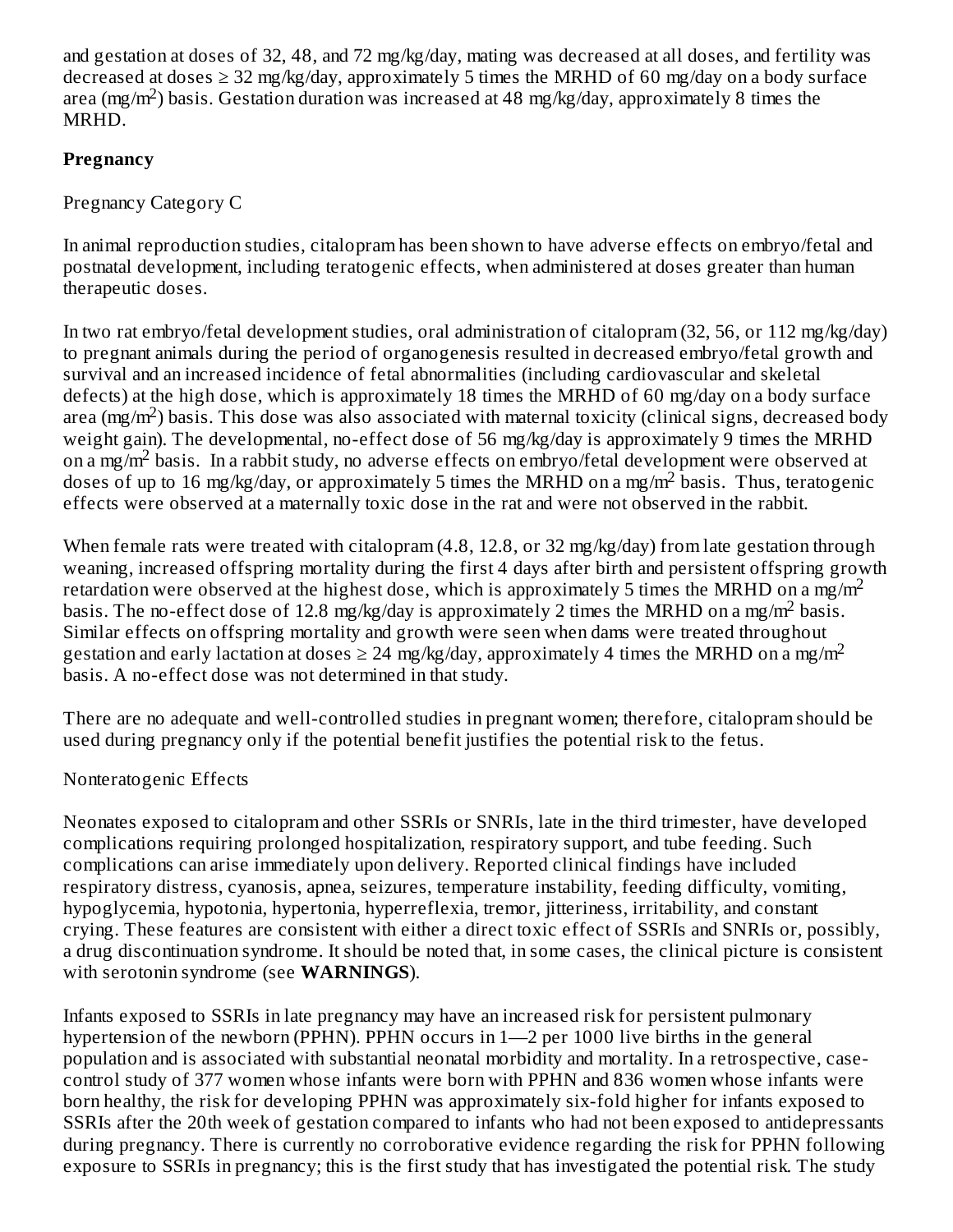did not include enough cases with exposure to individual SSRIs to determine if all SSRIs posed similar levels of PPHN risk.

When treating a pregnant woman with citalopram during the third trimester, the physician should carefully consider both the potential risks and benefits of treatment (see **DOSAGE AND ADMINISTRATION**). Physicians should note that in a prospective longitudinal study of 201 women with a history of major depression who were euthymic at the beginning of pregnancy, women who discontinued antidepressant medication during pregnancy were more likely to experience a relapse of major depression than women who continued antidepressant medication.

#### **Labor and Delivery**

The effect of citalopram tablets on labor and delivery in humans is unknown.

#### **Nursing Mothers**

As has been found to occur with many other drugs, citalopram is excreted in human breast milk. There have been two reports of infants experiencing excessive somnolence, decreased feeding, and weight loss in association with breastfeeding from a citalopram-treated mother; in one case, the infant was reported to recover completely upon discontinuation of citalopram by its mother and in the second case, no follow-up information was available. The decision whether to continue or discontinue either nursing or citalopram tablets therapy should take into account the risks of citalopram exposure for the infant and the benefits of citalopram tablets treatment for the mother.

## **Pediatric Us e**

Safety and effectiveness in the pediatric population have not been established (see **BOX WARNING** and **WARNINGS–-Clinical Wors ening and Suicide Risk**). Two placebo-controlled trials in 407 pediatric patients with MDD have been conducted with citalopram tablets, and the data were not sufficient to support a claim for use in pediatric patients. Anyone considering the use of citalopram tablets in a child or adolescent must balance the potential risks with the clinical need.

#### **Geriatric Us e**

Of 4422 patients in clinical studies of citalopram tablets, 1357 were 60 and over, 1034 were 65 and over, and 457 were 75 and over. No overall differences in safety or effectiveness were observed between these subjects and younger subjects, and other reported clinical experience has not identified differences in responses between the elderly and younger patients, but greater sensitivity of some older individuals cannot be ruled out. Most elderly patients treated with citalopram tablets in clinical trials received daily doses between 20 and 40 mg (see **DOSAGE AND ADMINISTRATION**).

SSRIs and SNRIs, including citalopram, have been associated with cases of clinically significant hyponatremia in elderly patients, who may be at greater risk for this adverse event (see **PRECAUTIONS, Hyponatremia**).

In two pharmacokinetic studies, citalopram AUC was increased by 23% and 30%, respectively, in elderly subjects as compared to younger subjects, and its half-life was increased by 30% and 50%, respectively (see **CLINICAL PHARMACOLOGY**).

20 mg/day is the recommended dose for most elderly patients (see **DOSAGE AND ADMINISTRATION**).

## **ADVERSE REACTIONS**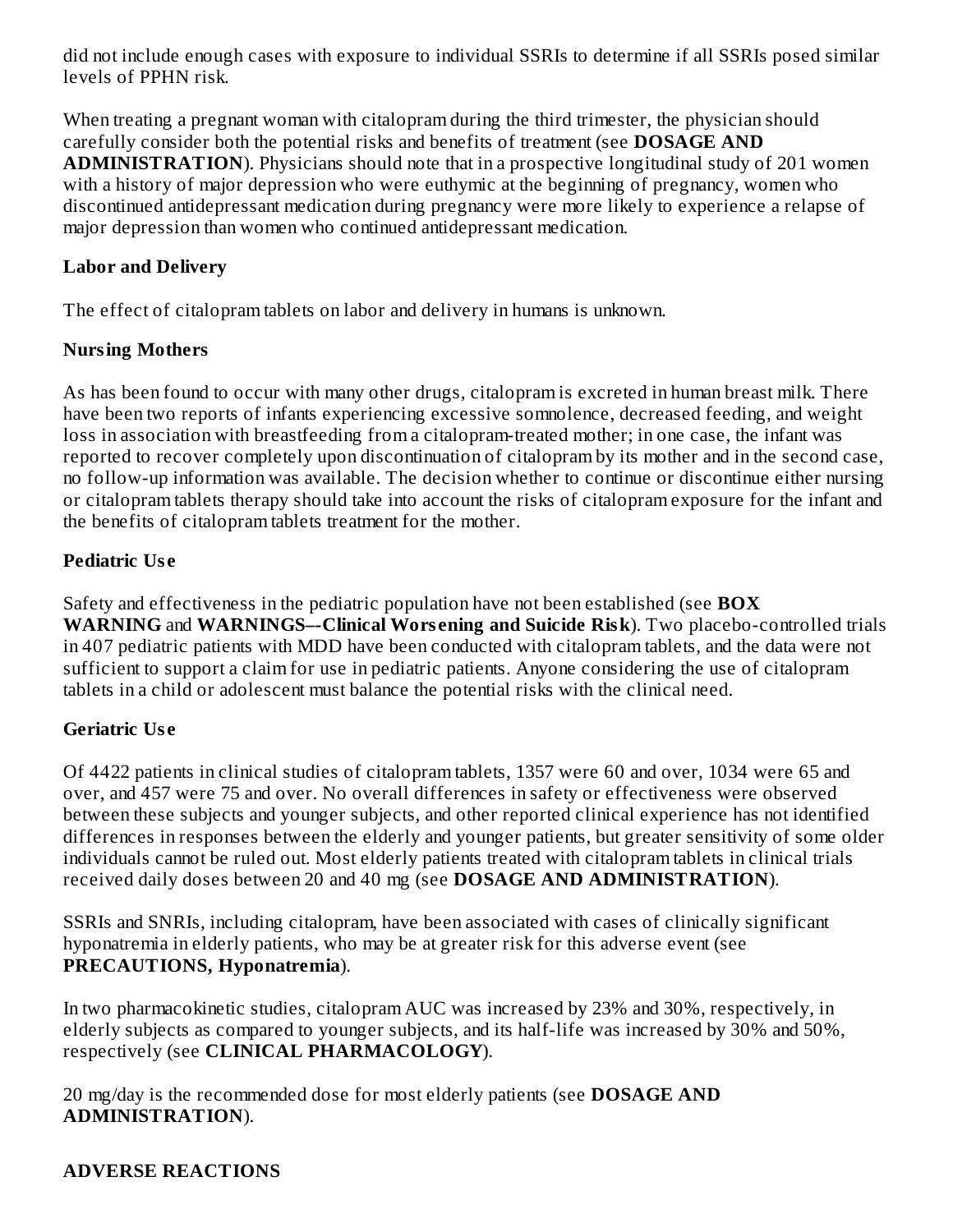The premarketing development program for citalopram tablets included citalopram exposures in patients and/or normal subjects from 3 different groups of studies: 429 normal subjects in clinical pharmacology/pharmacokinetic studies; 4422 exposures from patients in controlled and uncontrolled clinical trials, corresponding to approximately 1370 patient-exposure years. There were, in addition, over 19,000 exposures from mostly open-label, European postmarketing studies. The conditions and duration of treatment with citalopram tablets varied greatly and included (in overlapping categories) open-label and double-blind studies, inpatient and outpatient studies, fixed-dose and dose-titration studies, and short-term and long-term exposure. Adverse reactions were assessed by collecting adverse events, results of physical examinations, vital signs, weights, laboratory analyses, ECGs, and results of ophthalmologic examinations.

Adverse events during exposure were obtained primarily by general inquiry and recorded by clinical investigators using terminology of their own choosing. Consequently, it is not possible to provide a meaningful estimate of the proportion of individuals experiencing adverse events without first grouping similar types of events into a smaller number of standardized event categories. In the tables and tabulations that follow, standard World Health Organization (WHO) terminology has been used to classify reported adverse events.

The stated frequencies of adverse events represent the proportion of individuals who experienced, at least once, a treatment-emergent adverse event of the type listed. An event was considered treatmentemergent if it occurred for the first time or worsened while receiving therapy following baseline evaluation.

#### **Advers e Findings Obs erved in Short-Term, Placebo-Controlled Trials**

Adverse Events Associated with Discontinuation of Treatment

Among 1063 depressed patients who received citalopram tablets at doses ranging from 10 to 80 mg/day in placebo-controlled trials of up to 6 weeks in duration, 16% discontinued treatment due to an adverse event, as compared to 8% of 446 patients receiving placebo. The adverse events associated with discontinuation and considered drug-related (i.e., associated with discontinuation in at least 1% of citalopram tablets-treated patients at a rate at least twice that of placebo) are shown in **TABLE 2**. It should be noted that one patient can report more than one reason for discontinuation and be counted more than once in this table.

|                                     | <b>Percentage of Patients Discontinuing</b><br><b>Due to Adverse Event</b> |                      |  |  |
|-------------------------------------|----------------------------------------------------------------------------|----------------------|--|--|
| <b>Body System/Adverse Event</b>    | <b>Citalopram</b><br>$(N=1063)$                                            | Placebo<br>$(N=446)$ |  |  |
| General                             |                                                                            |                      |  |  |
| Asthenia                            | 1%                                                                         | $< 1\%$              |  |  |
| <b>Gas trointes tinal Disorders</b> |                                                                            |                      |  |  |
| Nausea                              | 4%                                                                         | 0%                   |  |  |
| Dry Mouth                           | $1\%$                                                                      | $< 1\%$              |  |  |
| Vomiting                            | 1%                                                                         | $0\%$                |  |  |
| <b>Central and Peripheral</b>       |                                                                            |                      |  |  |
| <b>Nervous System Disorders</b>     |                                                                            |                      |  |  |
| Dizziness                           | 2%                                                                         | ${<}1\%$             |  |  |

#### **TABLE 2 Advers e Events Associated with Dis continuation of Treatment in Short-Term, Placebo-Controlled, Depression Trials**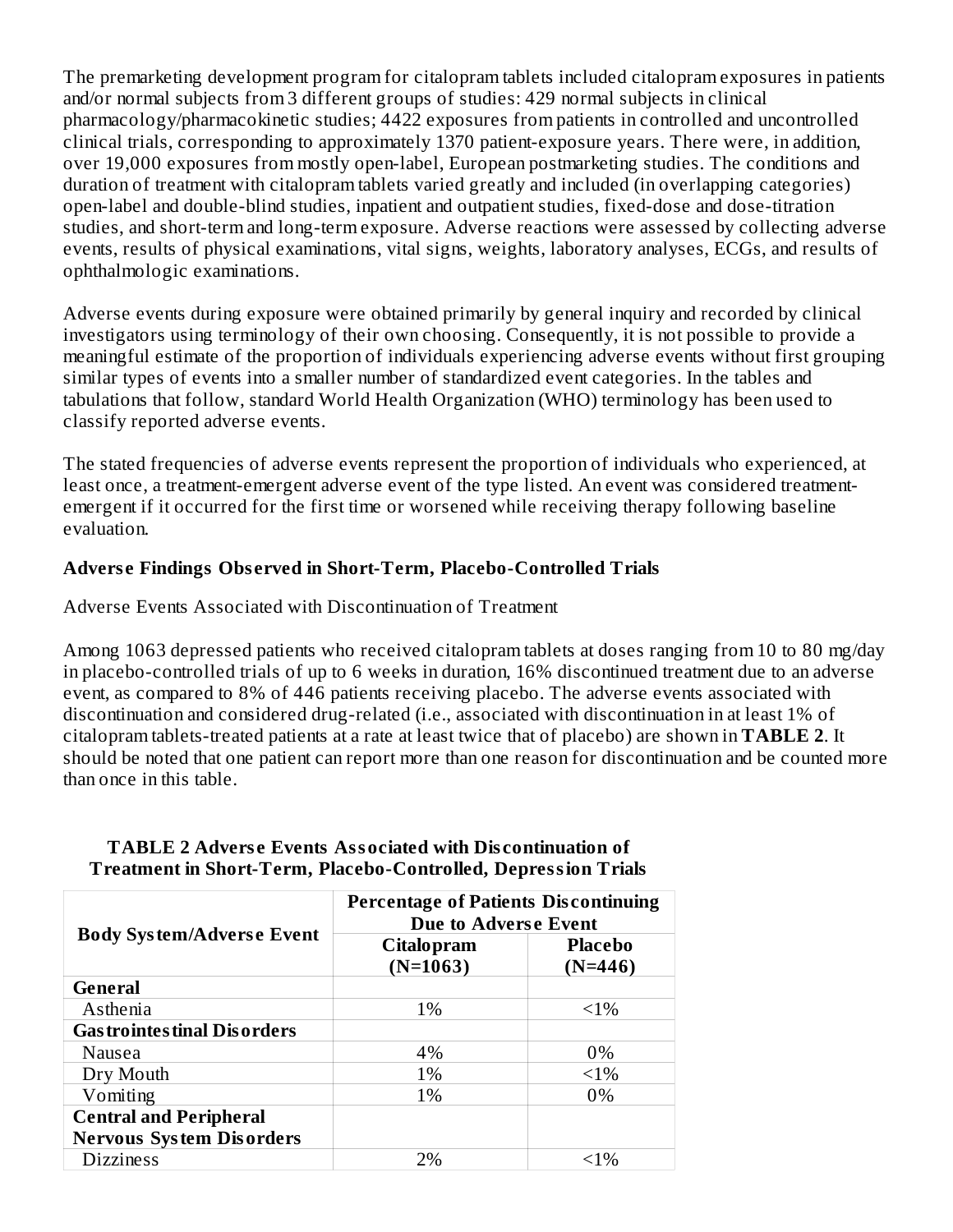| <b>Psychiatric Disorders</b> |    |    |
|------------------------------|----|----|
| Insomnia                     | 3% | 1% |
| Somnolence                   | 2% | 1% |
| Agitation                    | 1% | 1% |

Adverse Events Occurring at an Incidence of 2% or More Among Citalopram-Treated Patients

**Table 3** enumerates the incidence, rounded to the nearest percent, of treatment-emergent adverse events that occurred among 1063 depressed patients who received citalopram tablets at doses ranging from 10 to 80 mg/day in placebo-controlled trials of up to 6 weeks in duration. Events included are those occurring in 2% or more of patients treated with citalopram tablets and for which the incidence in patients treated with citalopram tablets were greater than the incidence in placebo-treated patients.

The prescriber should be aware that these figures cannot be used to predict the incidence of adverse events in the course of usual medical practice where patient characteristics and other factors differ from those which prevailed in the clinical trials. Similarly, the cited frequencies cannot be compared with figures obtained from other clinical investigations involving different treatments, uses, and investigators. The cited figures, however, do provide the prescribing physician with some basis for estimating the relative contribution of drug and non-drug factors to the adverse event incidence rate in the population studied.

The only commonly observed adverse event that occurred in citalopram patients with an incidence of 5% or greater and at least twice the incidence in placebo patients was ejaculation disorder (primarily ejaculatory delay) in male patients (see **TABLE 3**).

|                                     | (Percentage of Patients<br><b>Reporting Event)</b> |                             |  |  |
|-------------------------------------|----------------------------------------------------|-----------------------------|--|--|
| <b>Body System/Adverse Event</b>    | <b>Citalopram Tablets</b><br>$(N=1063)$            | <b>Placebo</b><br>$(N=446)$ |  |  |
| <b>Autonomic Nervous</b>            |                                                    |                             |  |  |
| <b>System Disorders</b>             |                                                    |                             |  |  |
| Dry Mouth                           | 20%                                                | 14%                         |  |  |
| Sweating Increased                  | 11%                                                | 9%                          |  |  |
| <b>Central &amp; Peripheral</b>     |                                                    |                             |  |  |
| <b>Nervous System Disorders</b>     |                                                    |                             |  |  |
| Tremor                              | 8%                                                 | 6%                          |  |  |
| <b>Gas trointes tinal Disorders</b> |                                                    |                             |  |  |
| Nausea                              | 21%                                                | 14%                         |  |  |
| Diarrhea                            | 8%                                                 | 5%                          |  |  |
| Dyspepsia                           | 5%                                                 | 4%                          |  |  |
| Vomiting                            | 4%                                                 | 3%                          |  |  |
| Abdominal Pain                      | 3%                                                 | 2%                          |  |  |
| <b>General</b>                      |                                                    |                             |  |  |
| Fatigue                             | 5%                                                 | 3%                          |  |  |
| Fever                               | 2%                                                 | $<1\%$                      |  |  |
| Musculos keletal System             |                                                    |                             |  |  |
| <b>Disorders</b>                    |                                                    |                             |  |  |
| Arthralgia                          | 2%                                                 | 1%                          |  |  |
| Myalgia                             | 2%                                                 | 1%                          |  |  |
| <b>Psychiatric Disorder</b>         |                                                    |                             |  |  |

#### **TABLE 3 Treatment-Emergent Advers e Events:Incidence in Placebo-Controlled Clinical Trials\***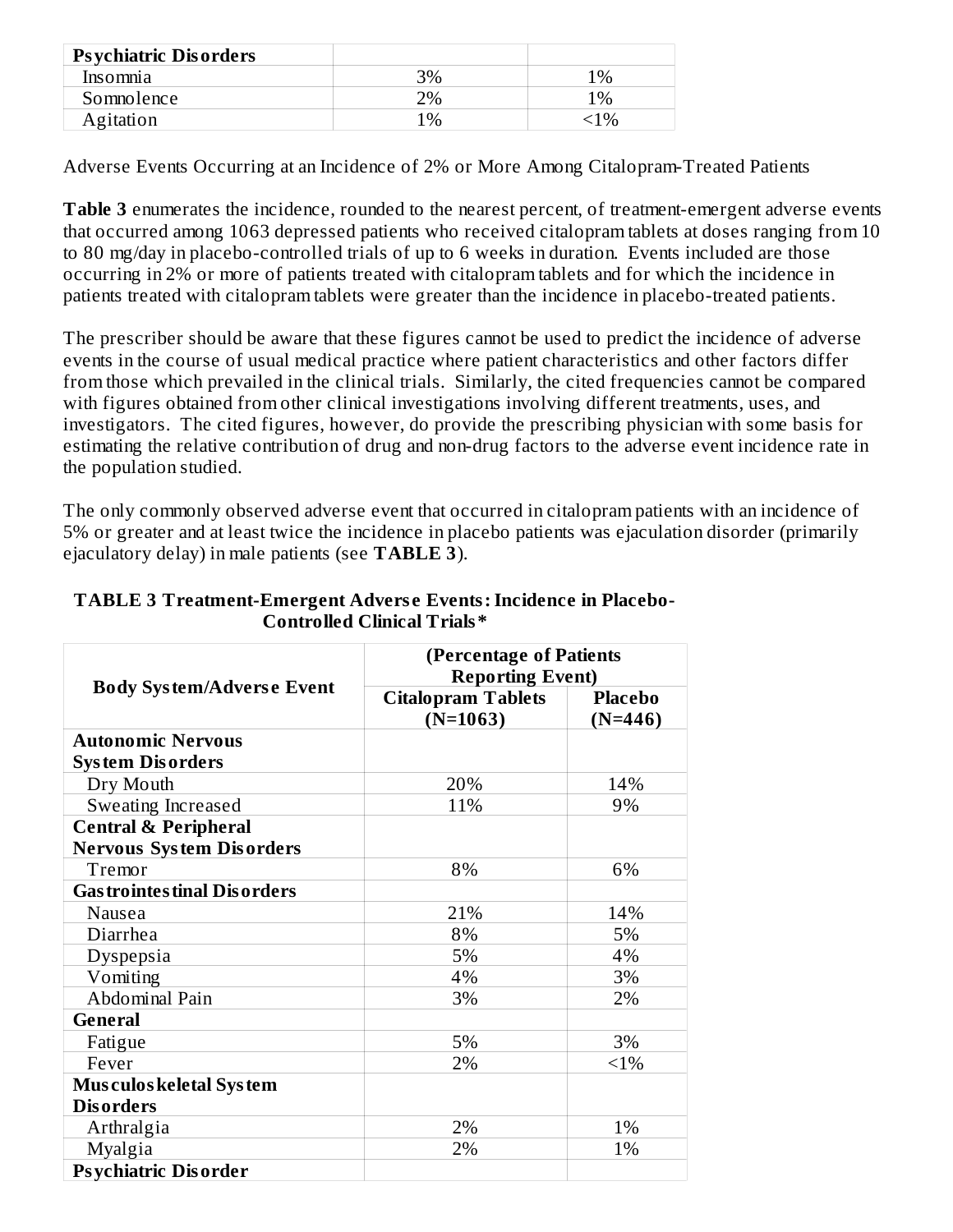| Somnolence                          | 18% | 10%     |
|-------------------------------------|-----|---------|
| Insomnia                            | 15% | 14%     |
| Anxiety                             | 4%  | 3%      |
| Anorexia                            | 4%  | 2%      |
| Agitation                           | 3%  | 1%      |
| Dysmenorrhea <sup>1</sup>           | 3%  | 2%      |
| Libido Decreased                    | 2%  | $<1\%$  |
| Yawning                             | 2%  | $< 1\%$ |
| <b>Respiratory System</b>           |     |         |
| <b>Disorders</b>                    |     |         |
| <b>Upper Respiratory</b>            | 5%  | 4%      |
| <b>Tract Infection</b>              |     |         |
| Rhinitis                            | 5%  | 3%      |
| Sinusitis                           | 3%  | $<1\%$  |
| <b>Urogenital</b>                   |     |         |
| Ejaculation Disorder <sup>2,3</sup> | 6%  | 1%      |
| Impotence $3$                       | 3%  | $<1\%$  |

\* Events reported by at least 2% of patients treated with citalopram tablets are reported, except for the following events which had an incidence on placebo ≥ citalopram tablets: headache, asthenia, dizziness, constipation, palpitation, vision abnormal, sleep disorder, nervousness, pharyngitis, micturition disorder, back pain.

- <sup>1</sup> Denominator used was for females only (N=638 citalopram tablets; N=252 placebo).
- $2$  Primarily ejaculatory delay.
- <sup>3</sup> Denominator used was for males only (N=425 citalopram tablets; N=194 placebo).

Dose Dependency of Adverse Events

The potential relationship between the dose of citalopram tablets administered and the incidence of adverse events was examined in a fixed-dose study in depressed patients receiving placebo or citalopram tablets 10, 20, 40, and 60 mg. Jonckheere's trend test revealed a positive dose response (p<0.05) for the following adverse events: fatigue, impotence, insomnia, sweating increased, somnolence, and yawning.

Male and Female Sexual Dysfunction with SSRIs

Although changes in sexual desire, sexual performance, and sexual satisfaction often occur as manifestations of a psychiatric disorder, they may also be a consequence of pharmacologic treatment. In particular, some evidence suggests that SSRIs can cause such untoward sexual experiences.

Reliable estimates of the incidence and severity of untoward experiences involving sexual desire, performance, and satisfaction are difficult to obtain, however, in part because patients and physicians may be reluctant to discuss them. Accordingly, estimates of the incidence of untoward sexual experience and performance cited in product labeling, are likely to underestimate their actual incidence.

The table below displays the incidence of sexual side effects reported by at least 2% of patients taking citalopram tablets in a pool of placebo-controlled clinical trials in patients with depression.

| Treatment            | <b>Citalopram Tablets</b><br>$(425$ males) | <b>Placebo</b><br>$(194$ males) |  |
|----------------------|--------------------------------------------|---------------------------------|--|
| Abnormal Ejaculation | 6.1%                                       | 1%                              |  |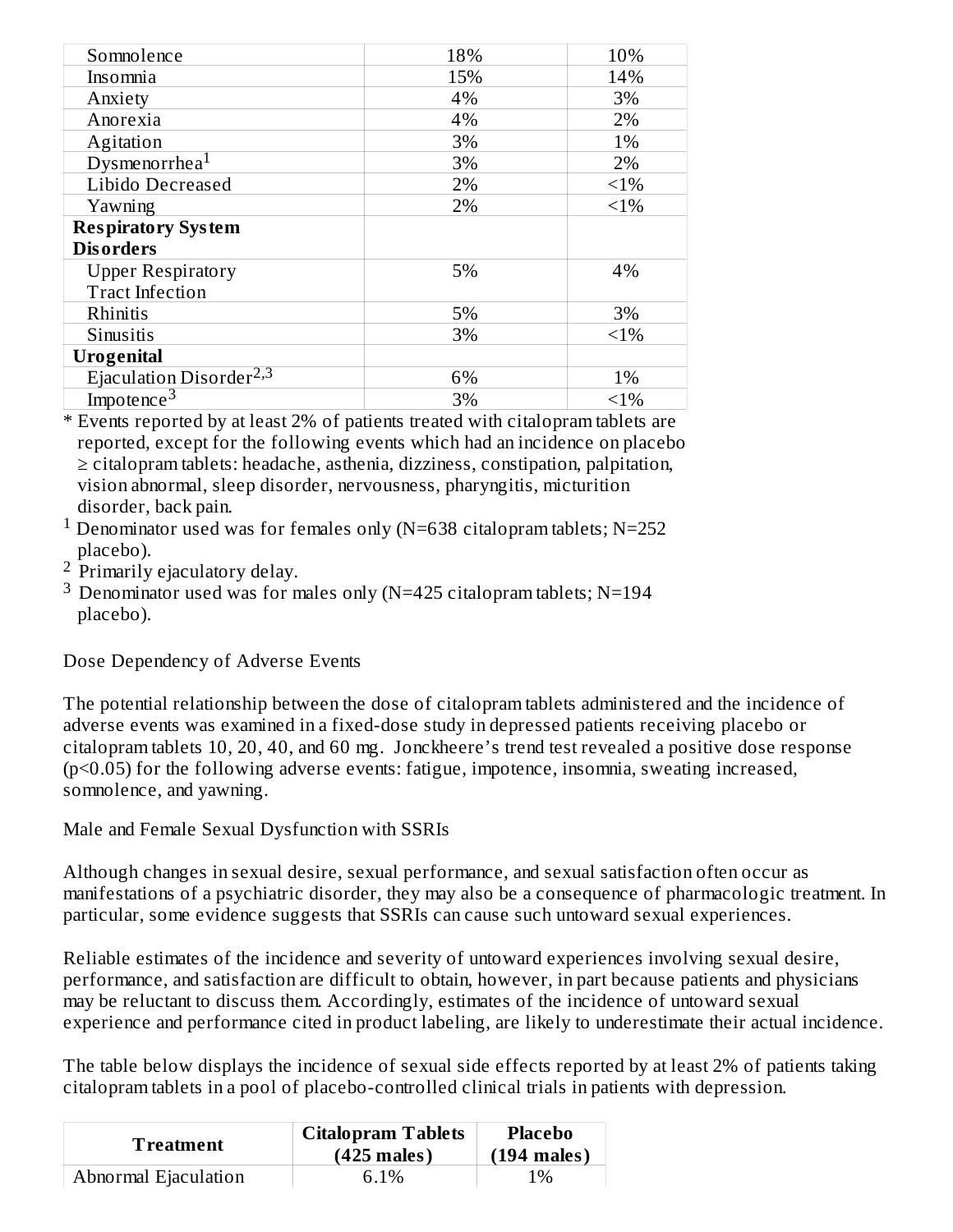| (mostly ejaculatory delay) | (males only) | (males only) |
|----------------------------|--------------|--------------|
| Libido Decreased           | 3.8%         | ${<}1\%$     |
|                            | (males only) | (males only) |
| Impotence                  | 2.8%         | ${<}1\%$     |
|                            | (males only) | (males only) |

In female depressed patients receiving citalopram tablets, the reported incidence of decreased libido and anorgasmia was 1.3% (n=638 females) and 1.1% (n=252 females), respectively.

There are no adequately designed studies examining sexual dysfunction with citalopram treatment.

Priapism has been reported with all SSRIs.

While it is difficult to know the precise risk of sexual dysfunction associated with the use of SSRIs, physicians should routinely inquire about such possible side effects.

## Vital Sign Changes

Citalopram tablets and placebo groups were compared with respect to (1) mean change from baseline in vital signs (pulse, systolic blood pressure, and diastolic blood pressure) and (2) the incidence of patients meeting criteria for potentially clinically significant changes from baseline in these variables. These analyses did not reveal any clinically important changes in vital signs associated with citalopram hydrobromide treatment. In addition, a comparison of supine and standing vital sign measures for citalopram tablets and placebo treatments indicated that citalopram tablets treatment is not associated with orthostatic changes.

## Weight Changes

Patients treated with citalopram tablets in controlled trials experienced a weight loss of about 0.5 kg compared to no change for placebo patients.

## Laboratory Changes

Citalopram tablets and placebo groups were compared with respect to (1) mean change from baseline in various serum chemistry, hematology, and urinalysis variables, and (2) the incidence of patients meeting criteria for potentially clinically significant changes from baseline in these variables. These analyses revealed no clinically important changes in laboratory test parameters associated with citalopram tablets treatment.

#### ECG Changes

Electrocardiograms from citalopram tablets ( $N=802$ ) and placebo ( $N=241$ ) groups were compared with respect to (1) mean change from baseline in various ECG parameters, and (2) the incidence of patients meeting criteria for potentially clinically significant changes from baseline in these variables. The only statistically significant drug-placebo difference observed was a decrease in heart rate for citalopram tablets of 1.7 bpm compared to no change in heart rate for placebo. There were no observed differences in QT or other ECG intervals.

## **Other Events Obs erved During the Premarketing Evaluation of Citalopram Tablets**

Following is a list of WHO terms that reflect treatment-emergent adverse events, as defined in the introduction to the **ADVERSE REACTIONS** section, reported by patients treated with citalopram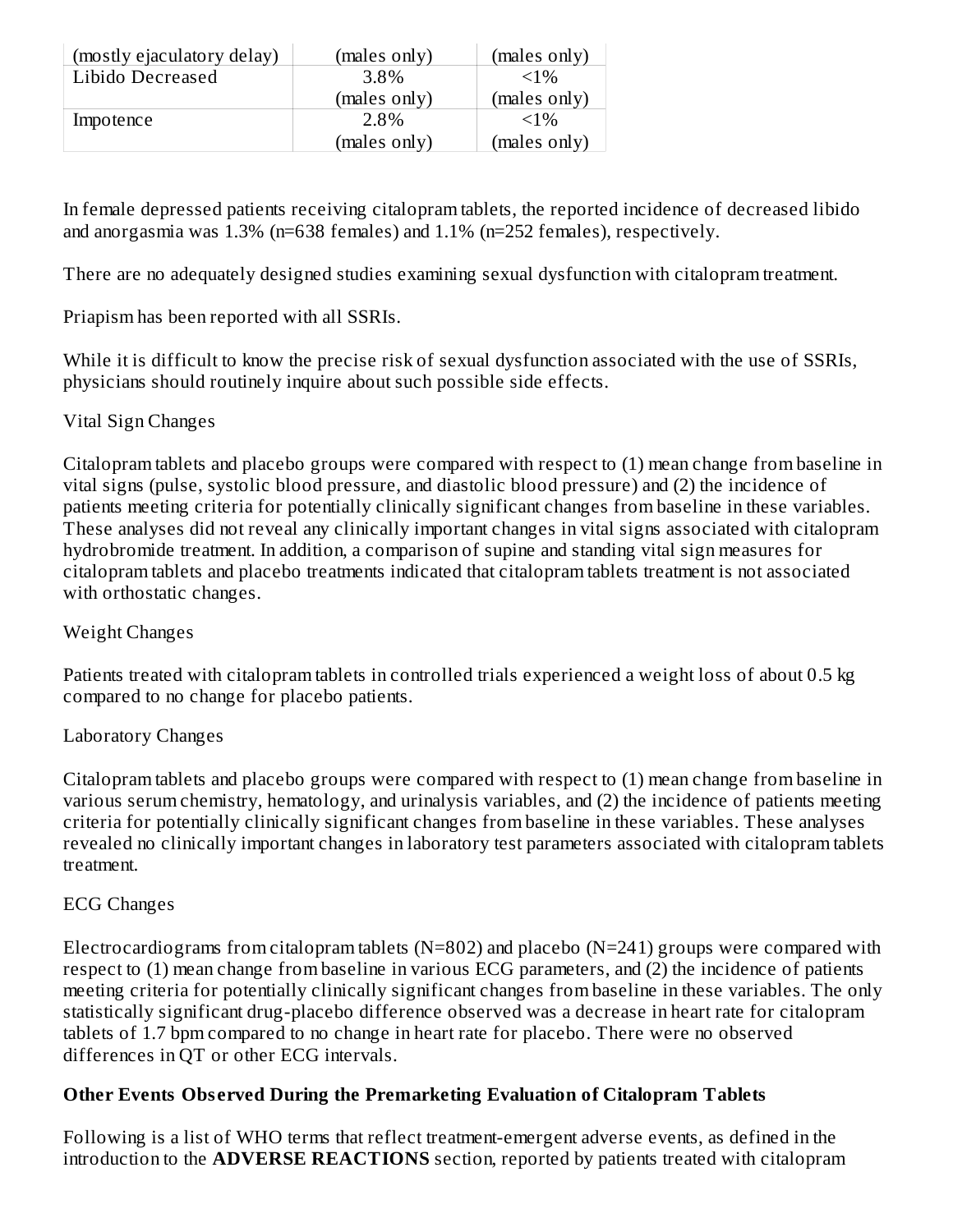tablets at multiple doses in a range of 10 to 80 mg/day during any phase of a trial within the premarketing database of 4422 patients. All reported events are included except those already listed in **Table 3** or elsewhere in labeling, those events for which a drug cause was remote, those event terms which were so general as to be uninformative, and those occurring in only one patient. It is important to emphasize that, although the events reported occurred during treatment with citalopram tablets, they were not necessarily caused by it.

Events are further categorized by body system and listed in order of decreasing frequency according to the following definitions: frequent adverse events are those occurring on one or more occasions in at least 1/100 patients; infrequent adverse events are those occurring in less than 1/100 patients but at least 1/1000 patients; rare events are those occurring in fewer than 1/1000 patients.

**Cardiovas cular -** *Frequent:* tachycardia, postural hypotension, hypotension. *Infrequent:* hypertension, bradycardia, edema (extremities), angina pectoris, extrasystoles, cardiac failure, flushing, myocardial infarction, cerebrovascular accident, myocardial ischemia. *Rare:* transient ischemic attack, phlebitis, atrial fibrillation, cardiac arrest, bundle branch block.

**Central and Peripheral Nervous System Disorders -** *Frequent:* paresthesia, migraine. *Infrequent:* hyperkinesia, vertigo, hypertonia, extrapyramidal disorder, leg cramps, involuntary muscle contractions, hypokinesia, neuralgia, dystonia, abnormal gait, hypesthesia, ataxia. *Rare:* abnormal coordination, hyperesthesia, ptosis, stupor.

**Endocrine Disorders -** *Rare:* hypothyroidism, goiter, gynecomastia.

**Gastrointestinal Disorders -** *Frequent:* saliva increased, flatulence. *Infrequent:* gastritis, gastroenteritis, stomatitis, eructation, hemorrhoids, dysphagia, teeth grinding, gingivitis, esophagitis. *Rare:* colitis, gastric ulcer, cholecystitis, cholelithiasis, duodenal ulcer, gastroesophageal reflux, glossitis, jaundice, diverticulitis, rectal hemorrhage, hiccups.

**General** - *Infrequent:* hot flushes, rigors, alcohol intolerance, syncope, influenza-like symptoms. *Rare:* hayfever.

**Hemic and Lymphatic Disorders -** *Infrequent:* purpura, anemia, epistaxis, leukocytosis, leucopenia, lymphadenopathy. *Rare:* pulmonary embolism, granulocytopenia, lymphocytosis, lymphopenia, hypochromic anemia, coagulation disorder, gingival bleeding.

**Metabolic and Nutritional Disorders -** *Frequent:* decreased weight, increased weight. *Infrequent:* increased hepatic enzymes, thirst, dry eyes, increased alkaline phosphatase, abnormal glucose tolerance. *Rare:* bilirubinemia, hypokalemia, obesity, hypoglycemia, hepatitis, dehydration.

**Mus culoskeletal System Disorders -** *Infrequent*: arthritis, muscle weakness, skeletal pain. *Rare*: bursitis, osteoporosis.

**Psychiatric Disorders -** *Frequent:* impaired concentration, amnesia, apathy, depression, increased appetite, aggravated depression, suicide attempt, confusion. *Infrequent:* increased libido, aggressive reaction, paroniria, drug dependence, depersonalization, hallucination, euphoria, psychotic depression, delusion, paranoid reaction, emotional lability, panic reaction, psychosis. *Rare:* catatonic reaction, melancholia.

**Reproductive Disorders/Female\* -** *Frequent:* amenorrhea. *Infrequent*: galactorrhea, breast pain, breast enlargement, vaginal hemorrhage.

**\*** % based on female subjects only: 2955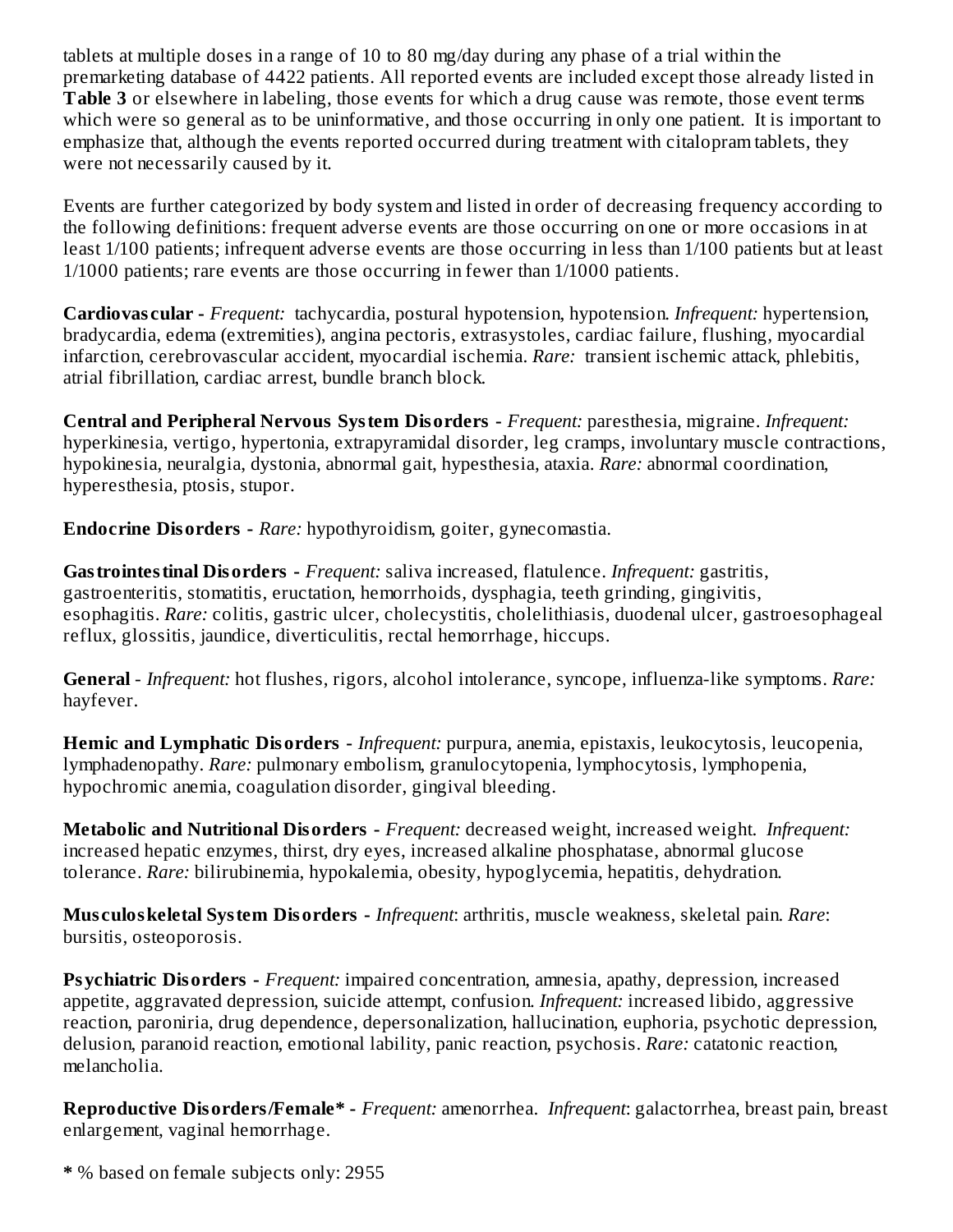**Respiratory System Disorders -** *Frequent:* coughing. *Infrequent:* bronchitis, dyspnea, pneumonia. *Rare:* asthma, laryngitis, bronchospasm, pneumonitis, sputum increased.

**Skin and Appendages Disorders -** *Frequent:* rash, pruritus. *Infrequent:* photosensitivity reaction, urticaria, acne, skin discoloration, eczema, alopecia, dermatitis, skin dry, psoriasis. *Rare:* hypertrichosis, decreased sweating, melanosis, keratitis, cellulitis, pruritus ani.

**Special Sens es -** *Frequent:* accommodation abnormal, taste perversion. *Infrequent:* tinnitus, conjunctivitis, eye pain. *Rare:* mydriasis, photophobia, diplopia, abnormal lacrimation, cataract, taste loss.

**Urinary System Disorders -** *Frequent:* polyuria. *Infrequent:* micturition frequency, urinary incontinence, urinary retention, dysuria. *Rare:* facial edema, hematuria, oliguria, pyelonephritis, renal calculus, renal pain.

## **Other Events Obs erved During the Postmarketing Evaluation of Citalopram Tablets**

It is estimated that over 30 million patients have been treated with citalopram since market introduction. Although no causal relationship to citalopram treatment has been found, the following adverse events have been reported to be temporally associated with citalopram treatment, and have not been described elsewhere in labeling: acute renal failure, akathisia, allergic reaction, anaphylaxis, angioedema, choreoathetosis, chest pain, delirium, dyskinesia, ecchymosis, epidermal necrolysis, erythema multiforme, gastrointestinal hemorrhage, glaucoma, grand mal convulsions, hemolytic anemia, hepatic necrosis, myoclonus, nystagmus, pancreatitis, priapism, prolactinemia, prothrombin decreased, QT prolonged, rhabdomyolysis, spontaneous abortion, thrombocytopenia, thrombosis, ventricular arrhythmia, torsade de pointes, and withdrawal syndrome.

#### **DRUG ABUSE AND DEPENDENCE**

#### **Controlled Substance Class**

Citalopram hydrobromide is not a controlled substance.

## **Physical and Psychological Dependence**

Animal studies suggest that the abuse liability of citalopram tablets is low. Citalopram tablets have not been systematically studied in humans for its potential for abuse, tolerance, or physical dependence. The premarketing clinical experience with citalopram tablets did not reveal any drug-seeking behavior. However, these observations were not systematic and it is not possible to predict, on the basis of this limited experience, the extent to which a CNS-active drug will be misused, diverted, and/or abused once marketed. Consequently, physicians should carefully evaluate citalopram patients for history of drug abuse and follow such patients closely, observing them for signs of misuse or abuse (e.g., development of tolerance, incrementations of dose, drug-seeking behavior).

## **OVERDOSAGE**

## **Human Experience**

In clinical trials of citalopram, there were reports of citalopram overdose, including overdoses of up to 2000 mg, with no associated fatalities. During the postmarketing evaluation of citalopram, citalopram overdoses, including overdoses of up to 6000 mg, have been reported. As with other SSRIs, a fatal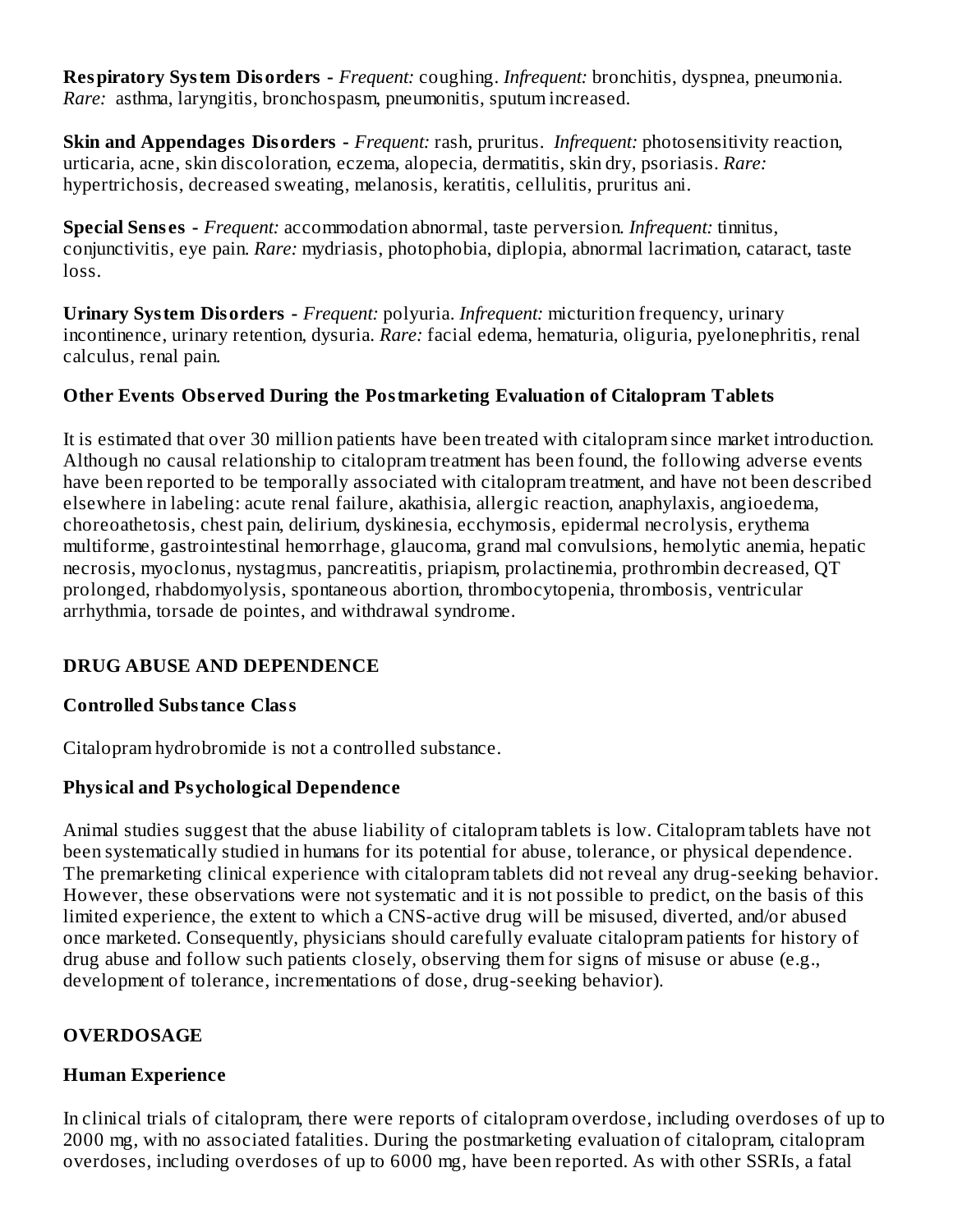outcome in a patient who has taken an overdose of citalopram has been rarely reported.

Symptoms most often accompanying citalopram overdose, alone or in combination with other drugs and/or alcohol, included dizziness, sweating, nausea, vomiting, tremor, somnolence, and sinus tachycardia. In more rare cases, observed symptoms included amnesia, confusion, coma, convulsions, hyperventilation, cyanosis, rhabdomyolysis, and ECG changes (including QTc prolongation, nodal rhythm, ventricular arrhythmia, and very rare cases of torsade de pointes). Acute renal failure has been very rarely reported accompanying overdose.

#### **Management of Overdos e**

Establish and maintain an airway to ensure adequate ventilation and oxygenation. Gastric evacuation by lavage and use of activated charcoal should be considered. Careful observation and cardiac and vital sign monitoring are recommended, along with general symptomatic and supportive care. Due to the large volume of distribution of citalopram, forced diuresis, dialysis, hemoperfusion, and exchange transfusion are unlikely to be of benefit. There are no specific antidotes for citalopram tablets.

In managing overdosage, consider the possibility of multiple-drug involvement. The physician should consider contacting a poison control center for additional information on the treatment of any overdose.

#### **DOSAGE AND ADMINISTRATION**

#### **Initial Treatment**

Citalopram tablets should be administered at an initial dose of 20 mg once daily, generally with an increase to a dose of 40 mg/day. Dose increases should usually occur in increments of 20 mg at intervals of no less than one week. Although certain patients may require a dose of 60 mg/day, the only study pertinent to dose response for effectiveness did not demonstrate an advantage for the 60 mg/day dose over the 40 mg/day dose; doses above 40 mg are therefore not ordinarily recommended.

Citalopram tablets should be administered once daily, in the morning or evening, with or without food.

#### **Special Populations**

20 mg/day is the recommended dose for most elderly patients and patients with hepatic impairment, with titration to 40 mg/day only for nonresponding patients.

No dosage adjustment is necessary for patients with mild or moderate renal impairment. Citalopram tablets should be used with caution in patients with severe renal impairment.

#### **Treatment of Pregnant Women During the Third Trimester**

Neonates exposed to citalopram and other SSRIs or SNRIs, late in the third trimester, have developed complications requiring prolonged hospitalization, respiratory support, and tube feeding (see **PRECAUTIONS**). When treating pregnant women with citalopram during the third trimester, the physician should carefully consider the potential risks and benefits of treatment. The physician may consider tapering citalopram in the third trimester.

#### **Maintenance Treatment**

It is generally agreed that acute episodes of depression require several months or longer of sustained pharmacologic therapy. Systematic evaluation of citalopram tablets in two studies has shown that its antidepressant efficacy is maintained for periods of up to 24 weeks following 6 or 8 weeks of initial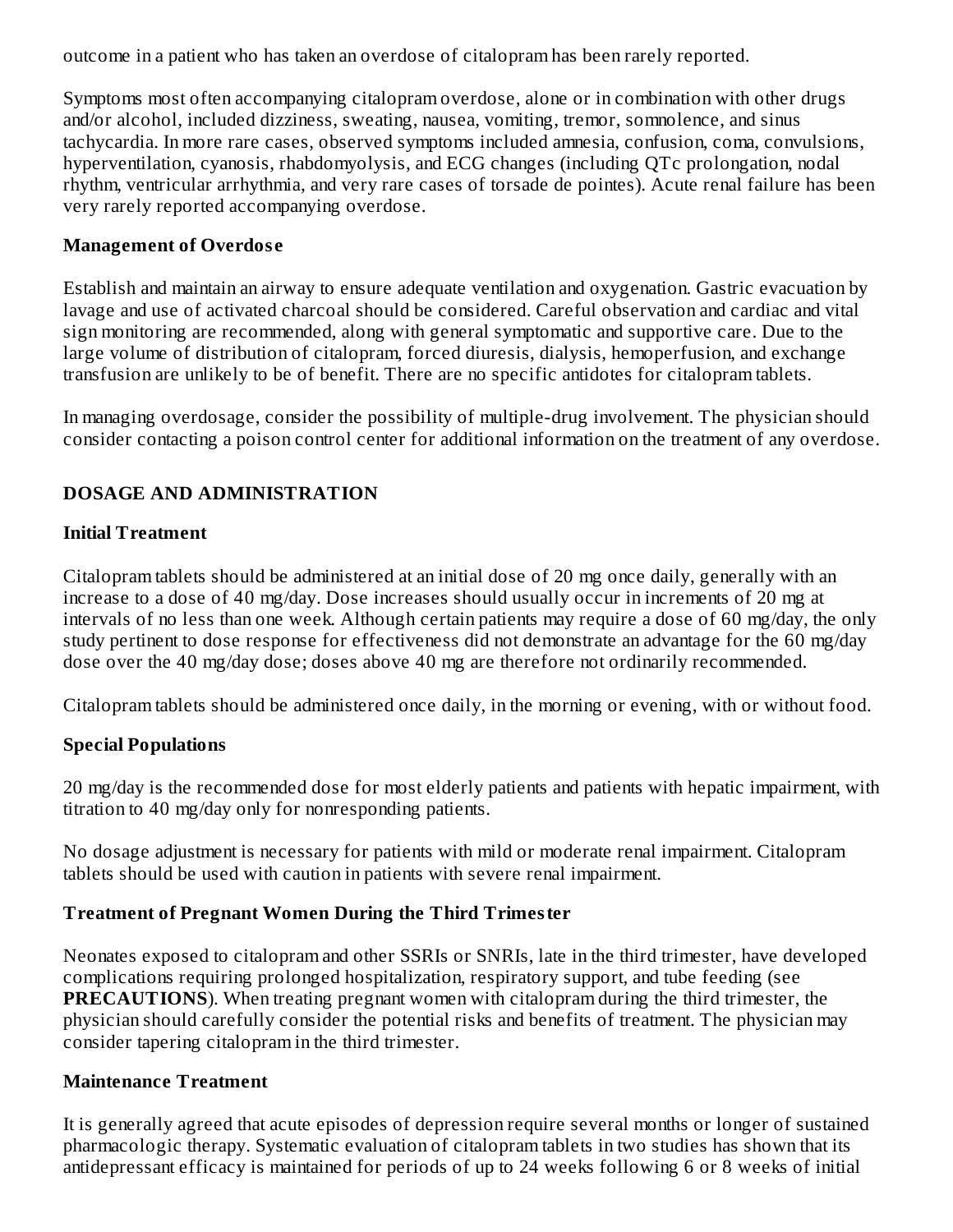treatment (32 weeks total). In one study, patients were assigned randomly to placebo or to the same dose of citalopram tablets (20-60 mg/day) during maintenance treatment as they had received during the acute stabilization phase, while in the other study, patients were assigned randomly to continuation of citalopram tablets 20 or 40 mg/day, or placebo, for maintenance treatment. In the latter study, the rates of relapse to depression were similar for the two dose groups (see **Clinical Trials** under **CLINICAL PHARMACOLOGY**). Based on these limited data, it is not known whether the dose of citalopram needed to maintain euthymia is identical to the dose needed to induce remission. If adverse reactions are bothersome, a decrease in dose to 20 mg/day can be considered.

#### **Dis continuation of Treatment with Citalopram Tablets**

Symptoms associated with discontinuation of citalopram and other SSRIs and SNRIs have been reported (see **PRECAUTIONS**). Patients should be monitored for these symptoms when discontinuing treatment. A gradual reduction in the dose rather than abrupt cessation is recommended whenever possible. If intolerable symptoms occur following a decrease in the dose or upon discontinuation of treatment, then resuming the previously prescribed dose may be considered. Subsequently, the physician may continue decreasing the dose but at a more gradual rate.

#### **Switching Patients To or From a Monoamine Oxidas e Inhibitor**

At least 14 days should elapse between discontinuation of an MAOI and initiation of citalopram tablets therapy. Similarly, at least 14 days should be allowed after stopping citalopram tablets before starting an MAOI (see **CONTRAINDICATIONS** and **WARNINGS**).

#### **HOW SUPPLIED**

Citalopram tablets are supplied as:

**10 mg Tablets –** Tan coloured, biconvex, round shaped film coated tablets debossed with '10' on one side.

| Bottles of 30  | NDC 21695-030-30 |
|----------------|------------------|
| Bottles of 60  | NDC 21695-030-60 |
| Bottles of 100 | NDC 21695-030-00 |

**20 mg Tablets –** Tan coloured, biconvex, oval shaped film coated tablets debossed with '20' on one side and with '1010' on other side.

| Bottles of 30  | NDC 21695-031-30 |
|----------------|------------------|
| Bottles of 60  | NDC 21695-031-60 |
| Bottles of 90  | NDC 21695-031-90 |
| Bottles of 100 | NDC 21695-031-00 |

**40 mg Tablets –** Tan coloured, biconvex, oval shaped film coated tablets debossed with '40' on one side and with '1011' on other side.

| Bottles of 30  | NDC 21695-032-30 |
|----------------|------------------|
| Bottles of 90  | NDC 21695-032-90 |
| Bottles of 100 | NDC 21695-032-00 |

**Store at** 20° to 25°C (68° to 77°F); excursions permitted to 15° to 30°C (59° to 86°F) [see USP Controlled Room Temperature].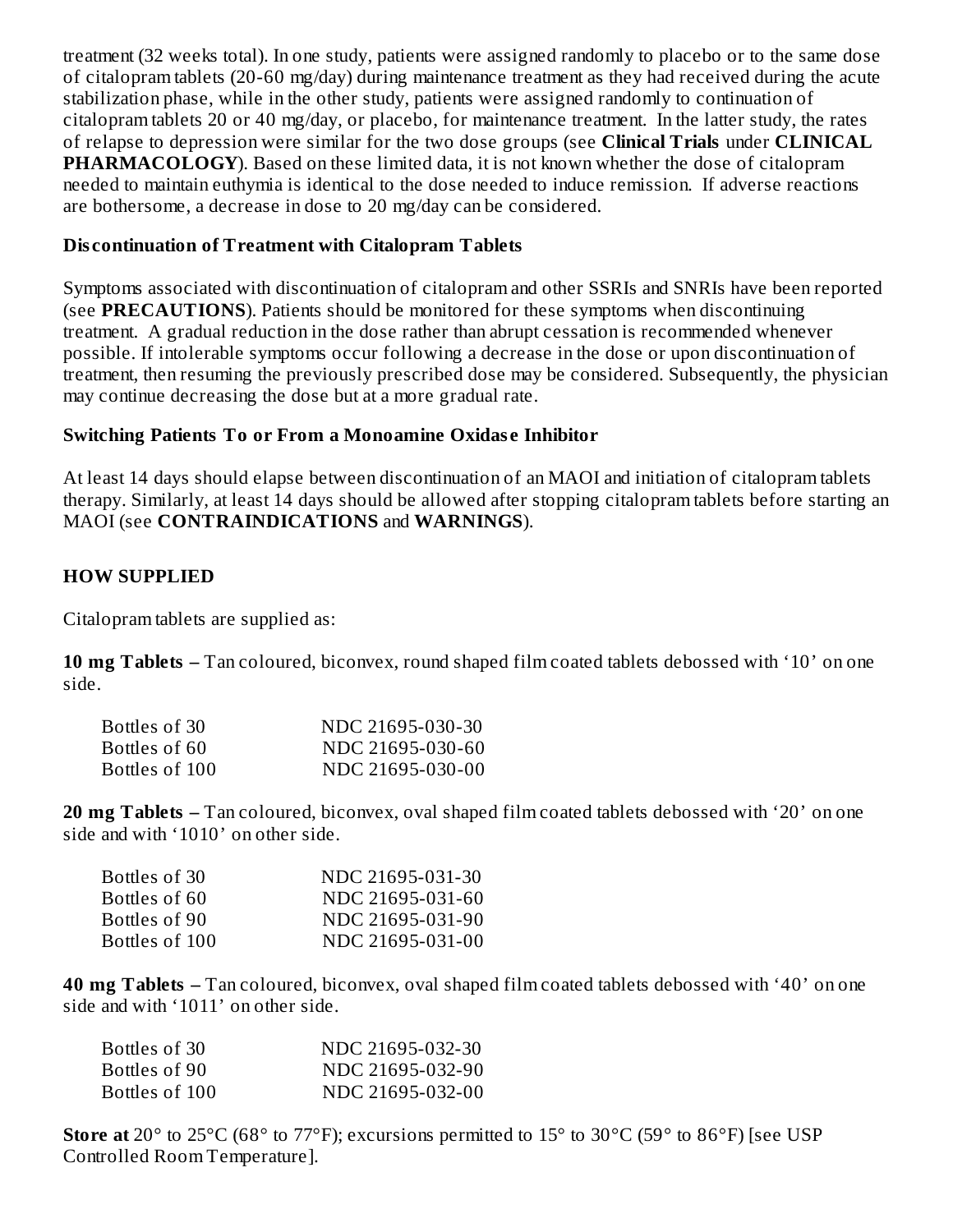#### **ANIMAL TOXICOLOGY**

#### **Retinal Changes in Rats**

Pathologic changes (degeneration/atrophy) were observed in the retinas of albino rats in the 2-year carcinogenicity study with citalopram. There was an increase in both incidence and severity of retinal pathology in both male and female rats receiving 80 mg/kg/day (13 times the maximum recommended daily human dose of 60 mg on a mg/m<sup>2</sup> basis). Similar findings were not present in rats receiving 24 mg/kg/day for two years, in mice treated for 18 months at doses up to 240 mg/kg/day, or in dogs treated for one year at doses up to 20 mg/kg/day (4, 20, and 10 times, respectively, the maximum recommended daily human dose on a mg/m<sup>2</sup> basis).

Additional studies to investigate the mechanism for this pathology have not been performed, and the potential significance of this effect in humans has not been established.

#### **Cardiovas cular Changes in Dogs**

In a one-year toxicology study, 5 of 10 beagle dogs receiving oral doses of 8 mg/kg/day (4 times the  $\frac{1}{2}$  maximum recommended daily human dose of 60 mg on a mg/m<sup>2</sup> basis) died suddenly between weeks 17 and 31 following initiation of treatment. Although appropriate data from that study are not available to directly compare plasma levels of citalopram (CT) and its metabolites, demethylcitalopram (DCT) and didemethylcitalopram (DDCT), to levels that have been achieved in humans, pharmacokinetic data indicate that the relative dog-to-human exposure was greater for the metabolites than for citalopram. Sudden deaths were not observed in rats at doses up to 120 mg/kg/day, which produced plasma levels of CT, DCT, and DDCT similar to those observed in dogs at doses of 8 mg/kg/day. A subsequent intravenous dosing study demonstrated that in beagle dogs, DDCT caused QT prolongation, a known risk factor for the observed outcome in dogs. This effect occurred in dogs at doses producing peak DDCT plasma levels of 810 to 3250 nM (39-155 times the mean steady state DDCT plasma level measured at the maximum recommended human daily dose of 60 mg). In dogs, peak DDCT plasma concentrations are approximately equal to peak CT plasma concentrations, whereas in humans, steady state DDCT plasma concentrations are less than 10% of steady state CT plasma concentrations. Assays of DDCT plasma concentrations in 2020 citalopram-treated individuals demonstrated that DDCT levels rarely exceeded 70 nM; the highest measured level of DDCT in human overdose was 138 nM. While DDCT is ordinarily present in humans at lower levels than in dogs, it is unknown whether there are individuals who may achieve higher DDCT levels. The possibility that DCT, a principal metabolite in humans, may prolong the QT interval in dogs has not been directly examined because DCT is rapidly converted to DDCT in that species.

Manufactured for: **Aurobindo Pharma USA, Inc.** 2400 Route 130 North Dayton, NJ 08810

Manufactured by: **Aurobindo Pharma Limited** Hyderabad-500 072, India

Revised: 02/2009

#### **Medication Guide**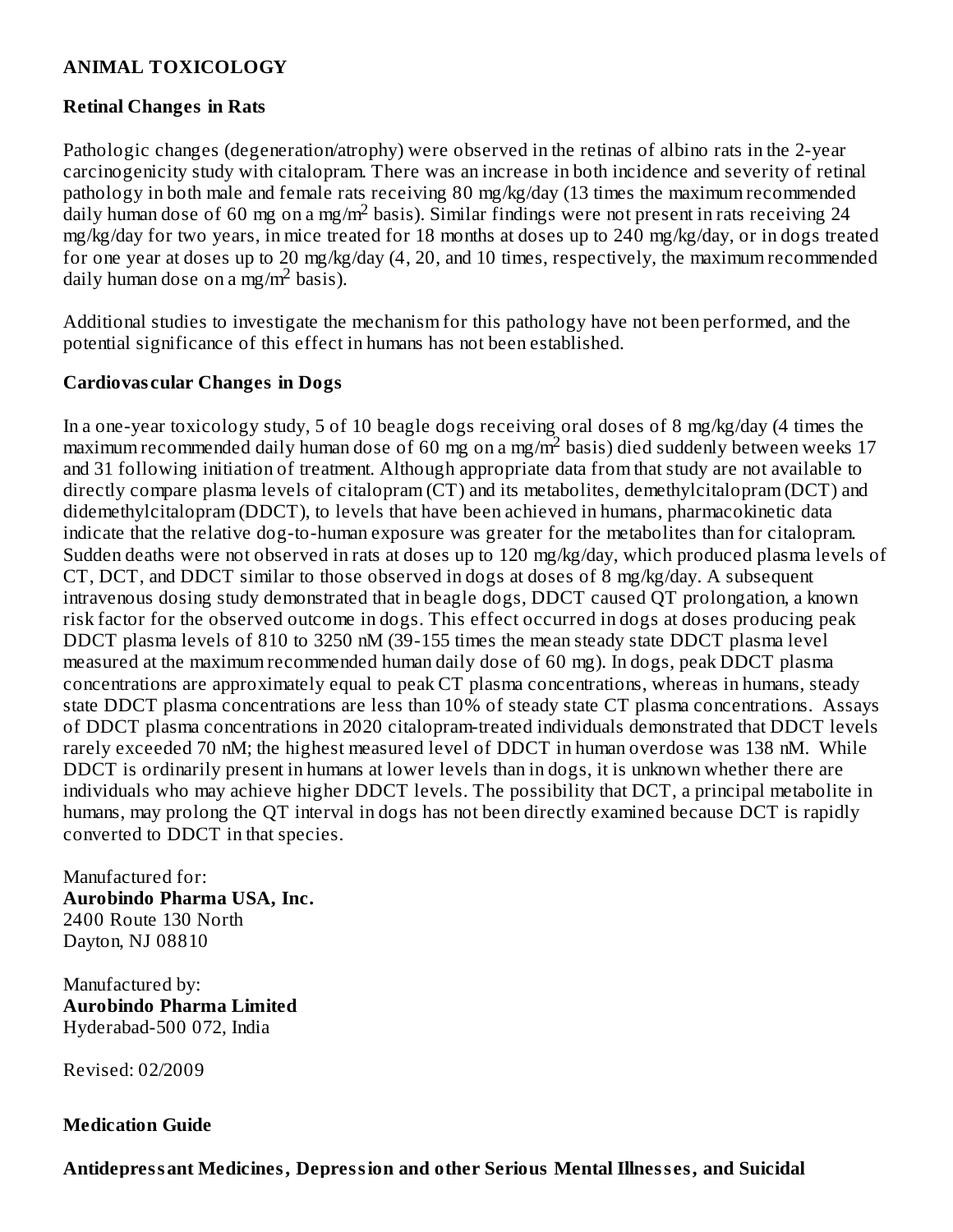## **Thoughts or Actions**

Read the Medication Guide that comes with you or your family member's antidepressant medicine. This Medication Guide is only about the risk of suicidal thoughts and actions with antidepressant medicines. **Talk to your, or your family member's, healthcare provider about:**

- all risks and benefits of treatment with antidepressant medicines
- all treatment choices for depression or other serious mental illness

**What is the most important information I should know about antidepressant medicines, depression and other s erious mental illness es, and suicidal thoughts or actions?**

- 1. **Antidepressant medicines may increas e suicidal thoughts or actions in some children, teenagers, and young adults within the first few months of treatment.**
- 2. **Depression and other s erious mental illness es are the most important caus es of suicidal thoughts and actions. Some people may have a particularly high risk of having suicidal thoughts or actions.** These include people who have (or have a family history of) bipolar illness (also called manic-depressive illness) or suicidal thoughts or actions.
- 3. How can I watch for and try to prevent suicidal thoughts and actions in myself or a family **member?**
- Pay close attention to any changes, especially sudden changes, in mood, behaviors, thoughts, or feelings. This is very important when an antidepressant medicine is started or when the dose is changed.
- Call the healthcare provider right away to report new or sudden changes in mood, behavior, thoughts, or feelings.
- Keep all follow-up visits with the healthcare provider as scheduled. Call the healthcare provider between visits as needed, especially if you have concerns about symptoms.

#### **Call a healthcare provider right away if you or your family member has any of the following symptoms, especially if they are new, wors e, or worry you:**

- $\bullet$  thoughts about suicide or dying
- attempts to commit suicide
- new or worse depression
- new or worse anxiety
- feeling very agitated or restless
- panic attacks
- trouble sleeping (insomnia)
- new or worse irritability
- acting aggressive, being angry, or violent
- acting on dangerous impulses
- an extreme increase in activity and talking (mania)
- other unusual changes in behavior or mood

#### **What els e do I need to know about antidepressant medicines?**

**Never stop an antidepressant medicine without first talking to a healthcare provider.** Stopping an antidepressant medicine suddenly can cause other symptoms.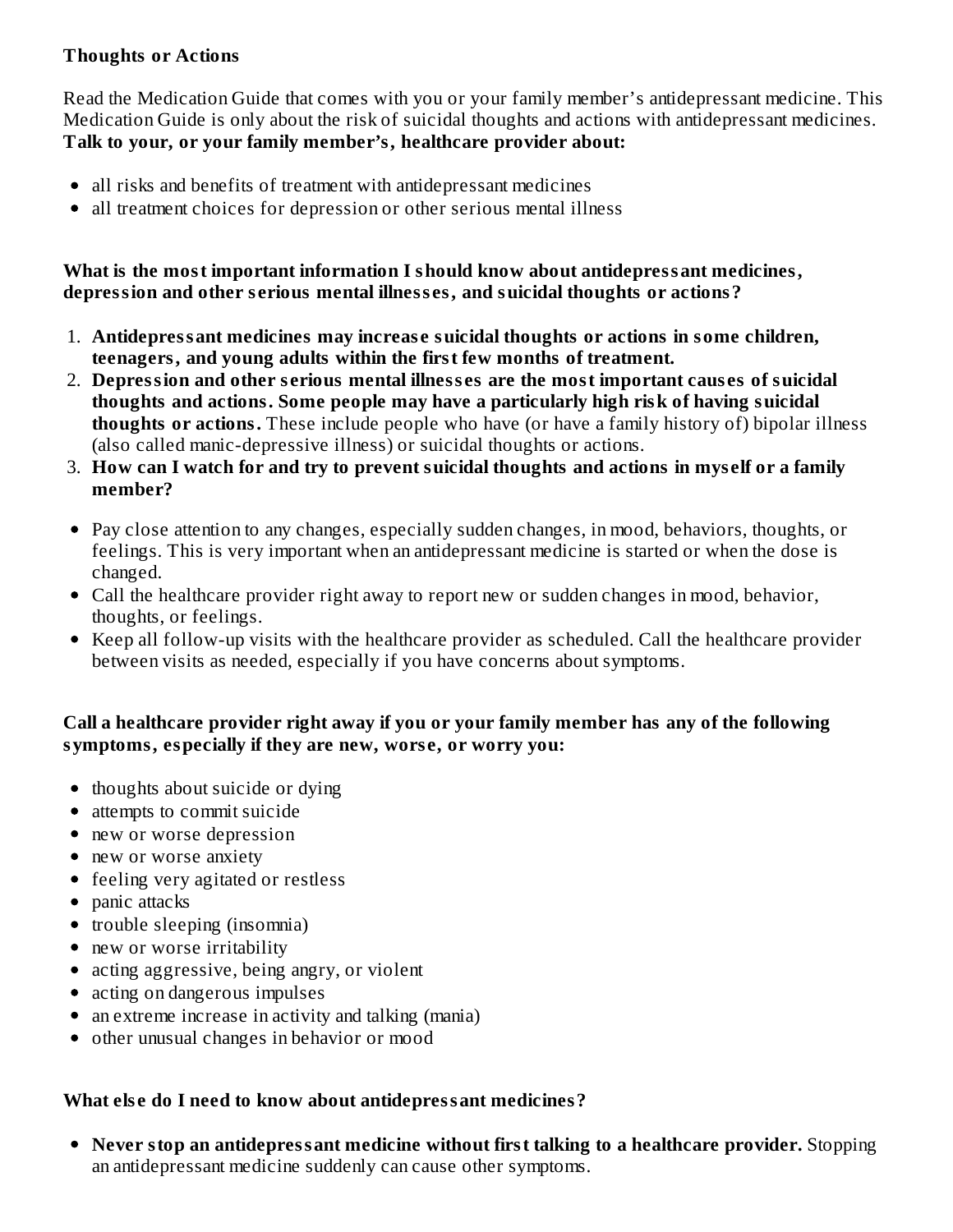- **Antidepressants are medicines us ed to treat depression and other illness es.** It is important to  $\bullet$ discuss all the risks of treating depression and also the risks of not treating it. Patients and their families or other caregivers should discuss all treatment choices with the healthcare provider, not just the use of antidepressants.
- **Antidepressant medicines have other side effects.** Talk to the healthcare provider about the side effects of the medicine prescribed for you or your family member.
- **Antidepressant medicines can interact with other medicines.** Know all of the medicines that you or your family member takes. Keep a list of all medicines to show the healthcare provider. Do not start new medicines without first checking with your healthcare provider.
- **Not all antidepressant medicines pres cribed for children are FDA approved for us e in children.** Talk to your child's healthcare provider for more information.

Call your doctor for medical advice about side effects. You may report side effects to FDA at 1-800- FDA-1088.

This Medication Guide has been approved by the U.S. Food and Drug Administration for all antidepressants.

Manufactured for: **Aurobindo Pharma USA, Inc.** 2400 Route 130 North Dayton, NJ 08810

Manufactured by: **Aurobindo Pharma Limited** Hyderabad-500 072, India

Repackaged by: Rebel Distributors Corp. Thousand Oaks, CA 91320



| <b>CITALOPRAM</b>                           |                            |                                                         |
|---------------------------------------------|----------------------------|---------------------------------------------------------|
| citalopram hydrobromide tablet, film coated |                            |                                                         |
|                                             |                            |                                                         |
| <b>Product Information</b>                  |                            |                                                         |
| <b>Product Type</b>                         | HUMAN PRESCRIPTION<br>DRUG | <b>Item Code (Source)</b> NDC:21695-030(NDC:13668-0009) |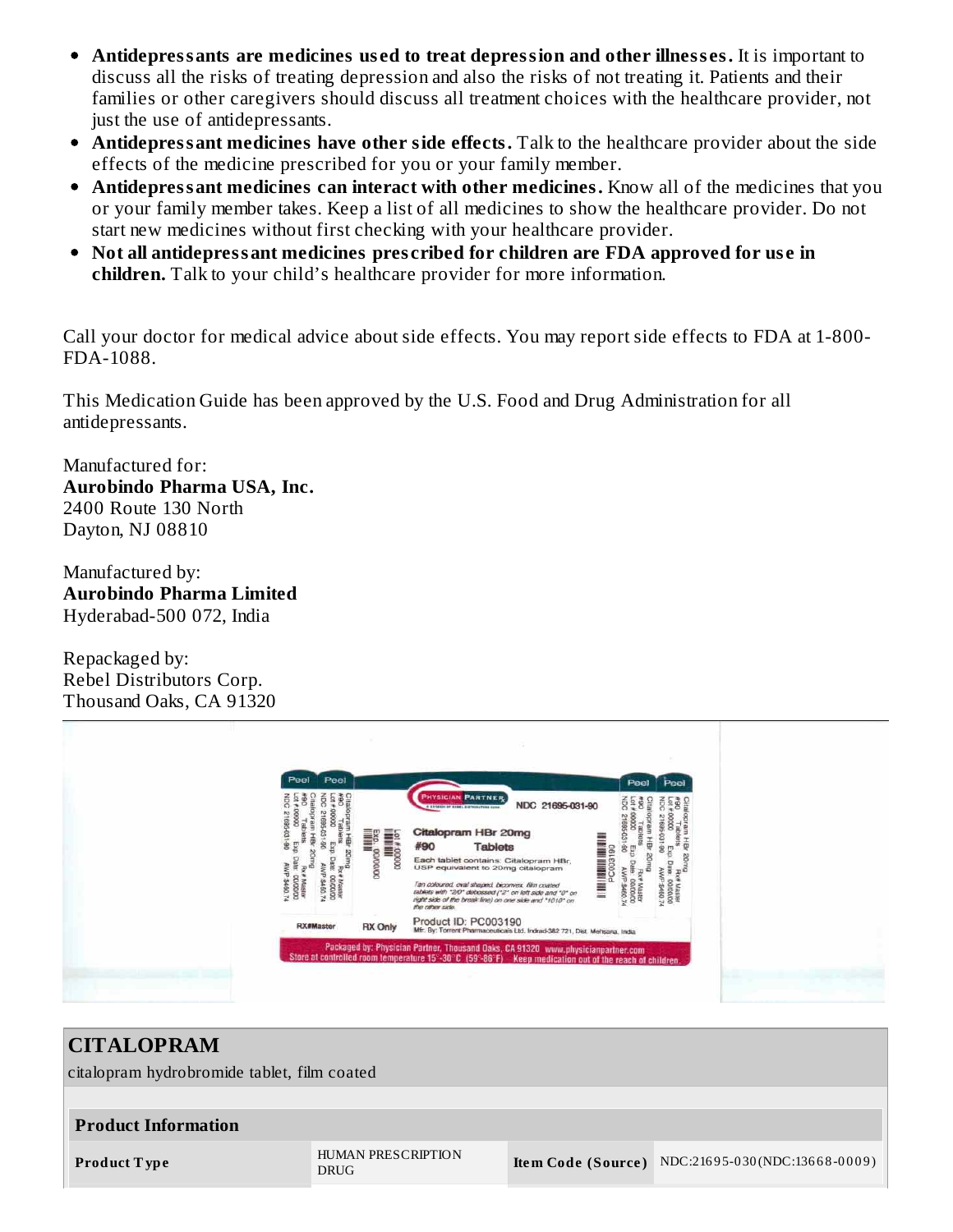| <b>Route of Administration</b>           |                    | ORAL                                                                      |  |                             |                   |                                   |          |
|------------------------------------------|--------------------|---------------------------------------------------------------------------|--|-----------------------------|-------------------|-----------------------------------|----------|
|                                          |                    |                                                                           |  |                             |                   |                                   |          |
|                                          |                    |                                                                           |  |                             |                   |                                   |          |
| <b>Active Ingredient/Active Moiety</b>   |                    |                                                                           |  |                             |                   |                                   |          |
|                                          |                    | <b>Ingredient Name</b>                                                    |  |                             |                   | <b>Basis of Strength Strength</b> |          |
|                                          |                    | CITALOPRAM HYDROBROMIDE (UNII: 11E9D14F36) (CITALOPRAM - UNII:0DHU5B8D6V) |  |                             | <b>CITALOPRAM</b> |                                   | $10$ mg  |
|                                          |                    |                                                                           |  |                             |                   |                                   |          |
|                                          |                    |                                                                           |  |                             |                   |                                   |          |
| <b>Inactive Ingredients</b>              |                    |                                                                           |  |                             |                   |                                   |          |
|                                          |                    | <b>Ingredient Name</b>                                                    |  |                             |                   |                                   | Strength |
| COPOVIDONE (UNII: D9C330MD8B)            |                    |                                                                           |  |                             |                   |                                   |          |
| STARCH, CORN (UNII: O8232NY3SJ)          |                    |                                                                           |  |                             |                   |                                   |          |
| CROSCARMELLOSE SODIUM (UNII: M28OL1HH48) |                    |                                                                           |  |                             |                   |                                   |          |
| LACTOSE MONOHYDRATE (UNII: EWQ57Q8I5X)   |                    |                                                                           |  |                             |                   |                                   |          |
| MAGNESIUM STEARATE (UNII: 70097M6I30)    |                    |                                                                           |  |                             |                   |                                   |          |
|                                          |                    | HYPROMELLOSE 2910 (6 CPS) (UNII: 0WZ8WG20P6)                              |  |                             |                   |                                   |          |
|                                          |                    | CELLULOSE, MICRO CRYSTALLINE (UNII: OP1R32D61U)                           |  |                             |                   |                                   |          |
|                                          |                    | POLYETHYLENE GLYCOL 400 (UNII: B697894SGQ)                                |  |                             |                   |                                   |          |
| TITANIUM DIO XIDE (UNII: 15FIX9V2JP)     |                    |                                                                           |  |                             |                   |                                   |          |
| FERRIC OXIDE RED (UNII: 1K09F3G675)      |                    |                                                                           |  |                             |                   |                                   |          |
| FERRIC OXIDE YELLOW (UNII: EX438O2MRT)   |                    |                                                                           |  |                             |                   |                                   |          |
|                                          |                    |                                                                           |  |                             |                   |                                   |          |
| <b>Product Characteristics</b>           |                    |                                                                           |  |                             |                   |                                   |          |
| Color                                    | <b>BROWN</b> (Tan) |                                                                           |  | <b>Score</b>                |                   | no score                          |          |
| <b>Shape</b>                             |                    | ROUND (Round, Biconvex)                                                   |  | <b>Size</b>                 |                   | 5mm                               |          |
| Flavor                                   |                    |                                                                           |  | <b>Imprint Code</b>         |                   | 10                                |          |
| Contains                                 |                    |                                                                           |  |                             |                   |                                   |          |
|                                          |                    |                                                                           |  |                             |                   |                                   |          |
|                                          |                    |                                                                           |  |                             |                   |                                   |          |
| Packaging                                |                    |                                                                           |  |                             |                   |                                   |          |
| <b>Item Code</b><br>#                    |                    | <b>Package Description</b>                                                |  | <b>Marketing Start Date</b> |                   | <b>Marketing End Date</b>         |          |
| 1 NDC:21695-030-60                       |                    | 60 in 1 BOTTLE                                                            |  |                             |                   |                                   |          |
| 1 NDC:21695-030-30                       |                    | 30 in 1 BOTTLE                                                            |  |                             |                   |                                   |          |
| 2 NDC:21695-030-00                       | 100 in 1 BOTTLE    |                                                                           |  |                             |                   |                                   |          |
|                                          |                    |                                                                           |  |                             |                   |                                   |          |
|                                          |                    |                                                                           |  |                             |                   |                                   |          |
|                                          |                    |                                                                           |  |                             |                   |                                   |          |
| <b>Marketing Information</b>             |                    |                                                                           |  |                             |                   |                                   |          |
| <b>Marketing Category</b>                |                    | <b>Application Number or Monograph Citation</b>                           |  | <b>Marketing Start Date</b> |                   | <b>Marketing End Date</b>         |          |
| <b>ANDA</b>                              |                    | ANDA078216                                                                |  | 03/27/2007                  |                   |                                   |          |
|                                          |                    |                                                                           |  |                             |                   |                                   |          |
|                                          |                    |                                                                           |  |                             |                   |                                   |          |

# **CITALOPRAM**

citalopram hydrobromide tablet, film coated

## **Product Information**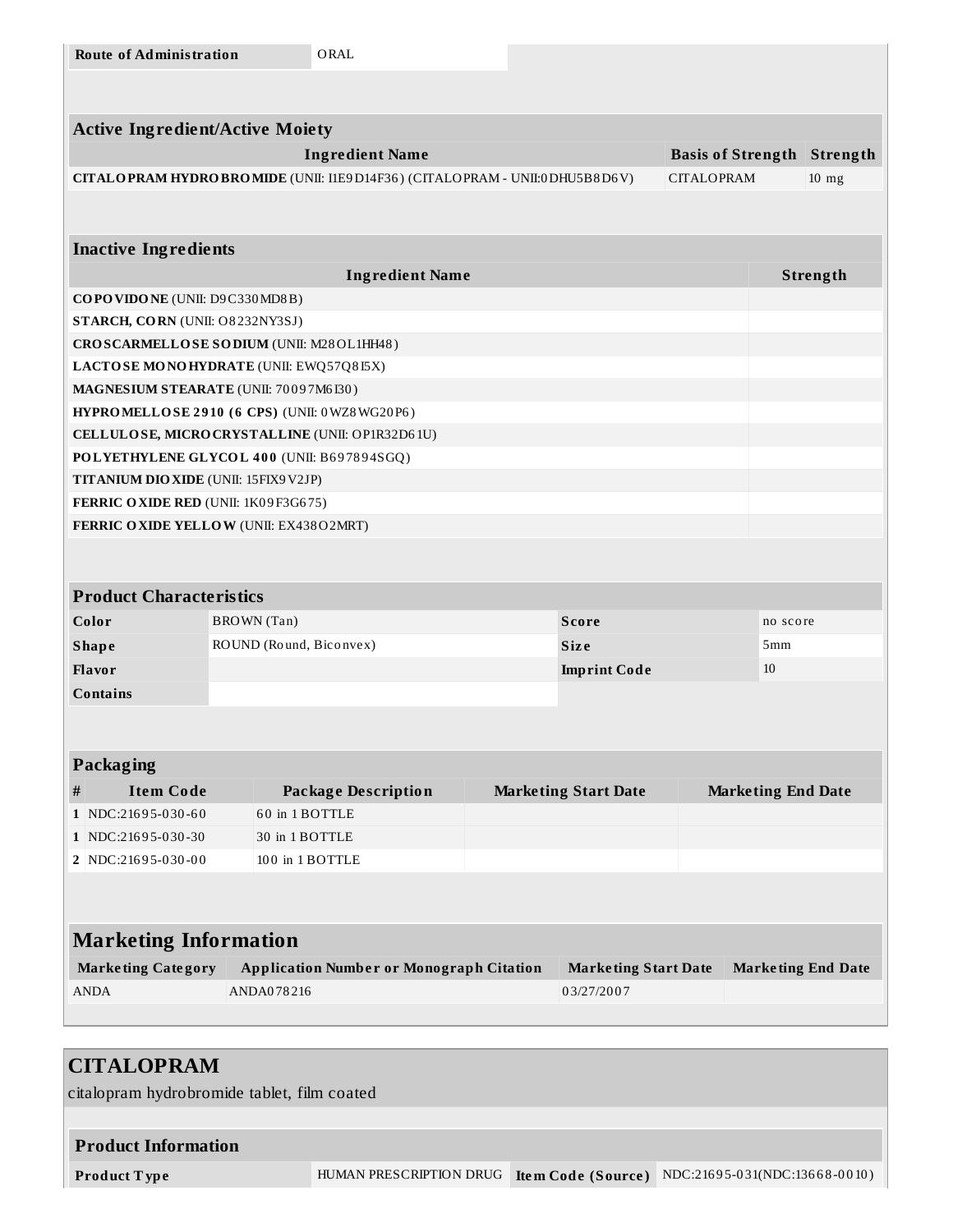|                              | <b>Route of Administration</b>                  |                                                 | ORAL                                                                      |  |  |                                   |                   |                           |                           |  |
|------------------------------|-------------------------------------------------|-------------------------------------------------|---------------------------------------------------------------------------|--|--|-----------------------------------|-------------------|---------------------------|---------------------------|--|
|                              |                                                 |                                                 |                                                                           |  |  |                                   |                   |                           |                           |  |
|                              |                                                 |                                                 |                                                                           |  |  |                                   |                   |                           |                           |  |
|                              | <b>Active Ingredient/Active Moiety</b>          |                                                 |                                                                           |  |  |                                   |                   |                           |                           |  |
|                              |                                                 |                                                 | <b>Ingredient Name</b>                                                    |  |  | <b>Basis of Strength Strength</b> |                   |                           |                           |  |
|                              |                                                 |                                                 | CITALOPRAM HYDROBROMIDE (UNII: 11E9D14F36) (CITALOPRAM - UNII:0DHU5B8D6V) |  |  |                                   | <b>CITALOPRAM</b> |                           | $20$ mg                   |  |
|                              |                                                 |                                                 |                                                                           |  |  |                                   |                   |                           |                           |  |
|                              | <b>Inactive Ingredients</b>                     |                                                 |                                                                           |  |  |                                   |                   |                           |                           |  |
| <b>Ingredient Name</b>       |                                                 |                                                 |                                                                           |  |  |                                   | Strength          |                           |                           |  |
|                              | COPOVIDONE (UNII: D9C330MD8B)                   |                                                 |                                                                           |  |  |                                   |                   |                           |                           |  |
|                              | STARCH, CORN (UNII: O8232NY3SJ)                 |                                                 |                                                                           |  |  |                                   |                   |                           |                           |  |
|                              | CROSCARMELLOSE SODIUM (UNII: M28OL1HH48)        |                                                 |                                                                           |  |  |                                   |                   |                           |                           |  |
|                              | LACTOSE MONOHYDRATE (UNII: EWQ57Q8I5X)          |                                                 |                                                                           |  |  |                                   |                   |                           |                           |  |
|                              | MAGNESIUM STEARATE (UNII: 70097M6I30)           |                                                 |                                                                           |  |  |                                   |                   |                           |                           |  |
|                              | HYPROMELLOSE 2910 (6 CPS) (UNII: 0WZ8WG20P6)    |                                                 |                                                                           |  |  |                                   |                   |                           |                           |  |
|                              | CELLULOSE, MICRO CRYSTALLINE (UNII: OP1R32D61U) |                                                 |                                                                           |  |  |                                   |                   |                           |                           |  |
|                              | POLYETHYLENE GLYCOL 400 (UNII: B697894SGQ)      |                                                 |                                                                           |  |  |                                   |                   |                           |                           |  |
|                              | TITANIUM DIO XIDE (UNII: 15FIX9V2JP)            |                                                 |                                                                           |  |  |                                   |                   |                           |                           |  |
|                              | FERRIC OXIDE RED (UNII: 1K09F3G675)             |                                                 |                                                                           |  |  |                                   |                   |                           |                           |  |
|                              | FERRIC OXIDE YELLOW (UNII: EX438O2MRT)          |                                                 |                                                                           |  |  |                                   |                   |                           |                           |  |
|                              |                                                 |                                                 |                                                                           |  |  |                                   |                   |                           |                           |  |
|                              |                                                 |                                                 |                                                                           |  |  |                                   |                   |                           |                           |  |
|                              | <b>Product Characteristics</b>                  |                                                 |                                                                           |  |  |                                   |                   |                           |                           |  |
| Color                        |                                                 | BROWN (Tan)                                     |                                                                           |  |  | <b>Score</b>                      |                   |                           | 2 pieces                  |  |
| <b>Shape</b>                 |                                                 |                                                 | OVAL (Oval, Biconvex)                                                     |  |  | <b>Size</b>                       | 9mm               |                           |                           |  |
| <b>Flavor</b>                |                                                 |                                                 |                                                                           |  |  | <b>Imprint Code</b>               |                   |                           | 2;0;1010                  |  |
| <b>Contains</b>              |                                                 |                                                 |                                                                           |  |  |                                   |                   |                           |                           |  |
|                              |                                                 |                                                 |                                                                           |  |  |                                   |                   |                           |                           |  |
|                              |                                                 |                                                 |                                                                           |  |  |                                   |                   |                           |                           |  |
|                              | Packaging                                       |                                                 |                                                                           |  |  |                                   |                   |                           |                           |  |
| #                            | <b>Item Code</b>                                |                                                 | <b>Package Description</b>                                                |  |  | <b>Marketing Start Date</b>       |                   | <b>Marketing End Date</b> |                           |  |
|                              | 1 NDC:21695-031-30                              | 30 in 1 BOTTLE                                  |                                                                           |  |  |                                   |                   |                           |                           |  |
|                              | 2 NDC:21695-031-90                              | 90 in 1 BOTTLE                                  |                                                                           |  |  |                                   |                   |                           |                           |  |
|                              | 2 NDC:21695-031-60                              | 60 in 1 BOTTLE                                  |                                                                           |  |  |                                   |                   |                           |                           |  |
|                              | 3 NDC:21695-031-00                              | 100 in 1 BOTTLE                                 |                                                                           |  |  |                                   |                   |                           |                           |  |
|                              |                                                 |                                                 |                                                                           |  |  |                                   |                   |                           |                           |  |
|                              |                                                 |                                                 |                                                                           |  |  |                                   |                   |                           |                           |  |
| <b>Marketing Information</b> |                                                 |                                                 |                                                                           |  |  |                                   |                   |                           |                           |  |
| <b>Marketing Category</b>    |                                                 | <b>Application Number or Monograph Citation</b> |                                                                           |  |  | <b>Marketing Start Date</b>       |                   |                           |                           |  |
| <b>ANDA</b>                  |                                                 | ANDA078216                                      |                                                                           |  |  | 03/27/2007                        |                   |                           | <b>Marketing End Date</b> |  |
|                              |                                                 |                                                 |                                                                           |  |  |                                   |                   |                           |                           |  |
|                              |                                                 |                                                 |                                                                           |  |  |                                   |                   |                           |                           |  |

## **CITALOPRAM**

citalopram hydrobromide tablet, film coated

#### **Product Information**